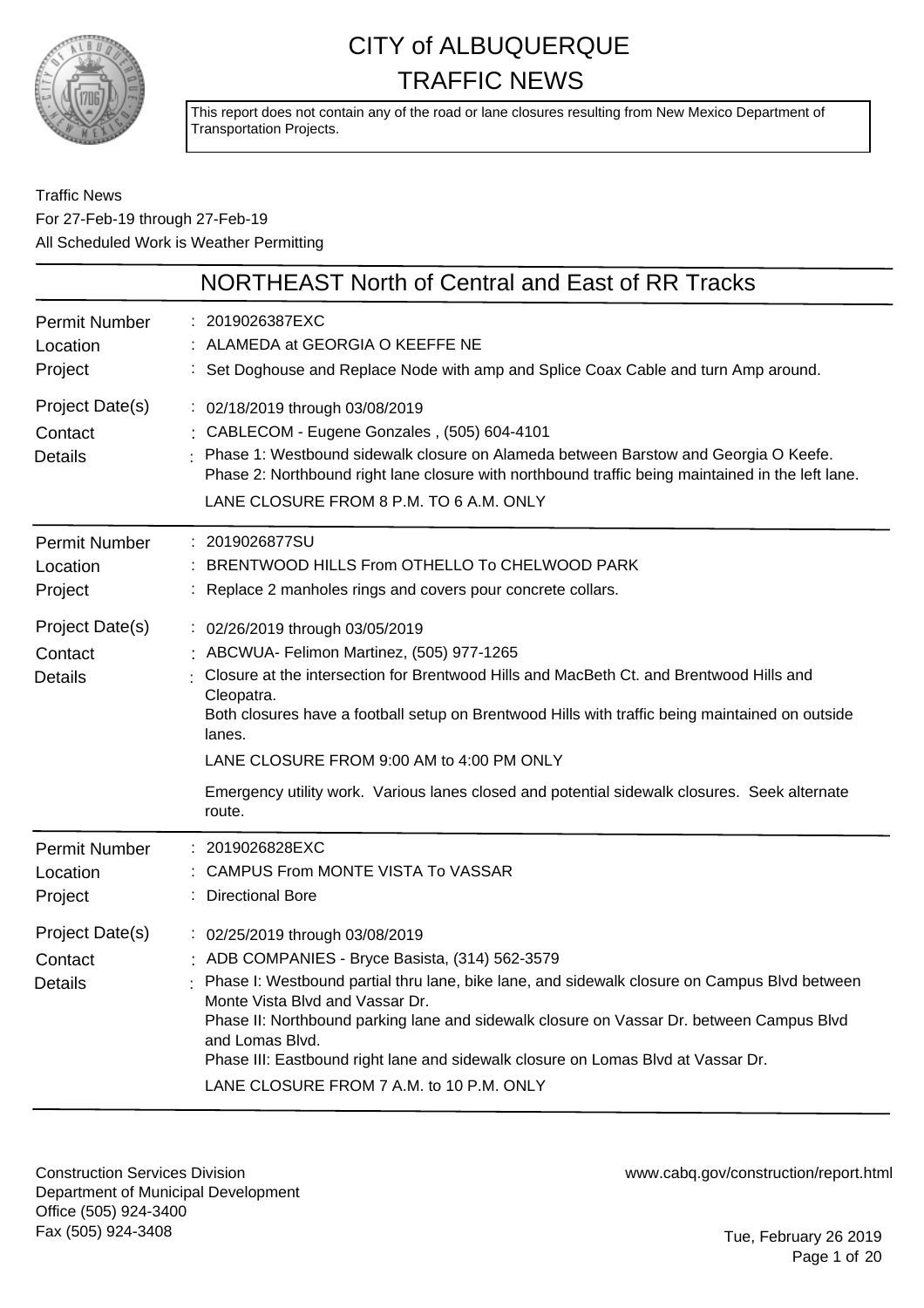

This report does not contain any of the road or lane closures resulting from New Mexico Department of Transportation Projects.

Traffic News For 27-Feb-19 through 27-Feb-19 All Scheduled Work is Weather Permitting

|                                              | NORTHEAST North of Central and East of RR Tracks                                                                                                                                                                                                                                                                                                                                                                                                |
|----------------------------------------------|-------------------------------------------------------------------------------------------------------------------------------------------------------------------------------------------------------------------------------------------------------------------------------------------------------------------------------------------------------------------------------------------------------------------------------------------------|
| <b>Permit Number</b><br>Location<br>Project  | : 2019026891EXC<br>3655 CARLISLE BLVD NE<br>EMERGENCY MAIN LEAK REPAIR.                                                                                                                                                                                                                                                                                                                                                                         |
| Project Date(s)<br>Contact<br><b>Details</b> | : 02/23/2019 through 03/02/2019<br>: ABCWUA - Jerry Sanchez, (505) 289-3585<br>: Southbound right lane, and center lane closure on Carlisle between Mescalero and Cherokee.<br>Traffic will be maintained in the left lane.<br>Construction permitted between 6AM and 10PM. Closures are continuous until construction is<br>complete<br>Emergency utility work. Various lanes closed and potential sidewalk closures. Seek alternate<br>route. |
| <b>Permit Number</b><br>Location<br>Project  | : 2019026683EXC<br>: 4601 CARLISLE BLVD NE<br>: Water Line Repair.                                                                                                                                                                                                                                                                                                                                                                              |
| Project Date(s)<br>Contact<br><b>Details</b> | : 02/14/2019 through 02/28/2019<br>: RMCI INC- Tristan Botcher, (505) 379-8347<br>: Southbound total closure with northbound traffic being maintained in the center two way left turn<br>lane on Carlisle north of Montgomery.<br>LANE CLOSURE FROM 9 A.M. TO 4 P.M. ONLY.<br>Emergency utility work. Various lanes closed and potential sidewalk closures. Seek alternate<br>route.                                                            |
| <b>Permit Number</b><br>Location<br>Project  | $: 2019026260$ EXC<br>4301 CENTRAL AVE NE<br>Stucco on Building.                                                                                                                                                                                                                                                                                                                                                                                |
| Project Date(s)<br>Contact<br><b>Details</b> | : 01/21/2019 through 05/01/2019<br>: HB CONSTRUCTION- Jared Tabbert, (505) 205-6778<br>Eastbound sidewalk closure on Copper between Graceland and Washington.<br>Construction permitted between 6AM and 10PM. Closures are continuous until construction is<br>complete                                                                                                                                                                         |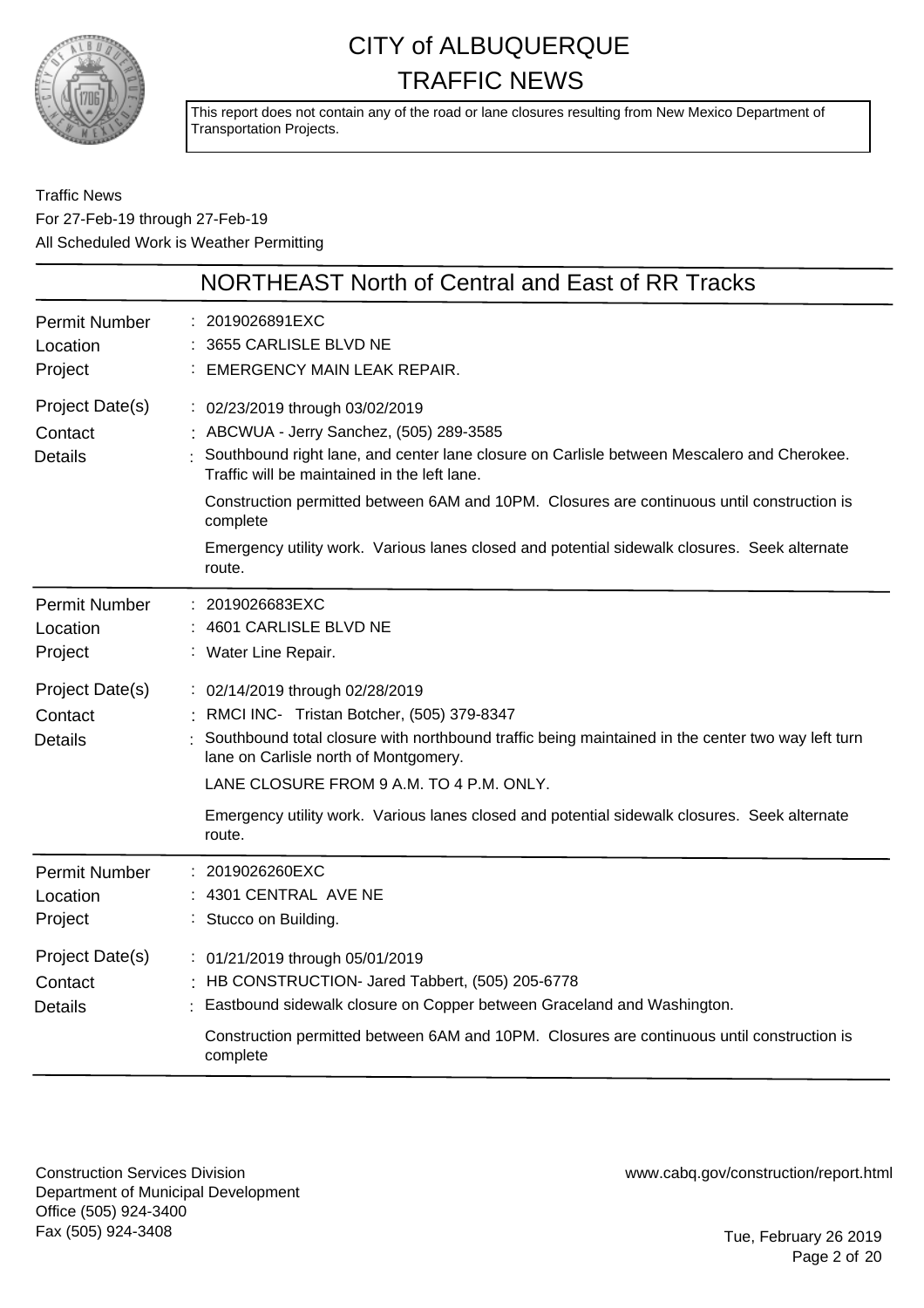

This report does not contain any of the road or lane closures resulting from New Mexico Department of Transportation Projects.

#### Traffic News For 27-Feb-19 through 27-Feb-19 All Scheduled Work is Weather Permitting

|                                              | NORTHEAST North of Central and East of RR Tracks                                                                                                                                                                                                                                                                                                                                                                                                                                                                    |
|----------------------------------------------|---------------------------------------------------------------------------------------------------------------------------------------------------------------------------------------------------------------------------------------------------------------------------------------------------------------------------------------------------------------------------------------------------------------------------------------------------------------------------------------------------------------------|
| Permit Number<br>Location<br>Project         | : 2019026833EXC<br>13031 CENTRAL NE<br>: Bore New Fiber to Address - 9AM to 4PM.                                                                                                                                                                                                                                                                                                                                                                                                                                    |
| Project Date(s)<br>Contact<br><b>Details</b> | : 02/27/2019 through 03/12/2019<br>: KELLY CABLE - James Richardson, (505) 280-4383<br>Westbound right lane and sidewalk closure on Central west of Tramway. Traffic will be<br>maintained in the center and left lanes.<br>LANE CLOSURE FROM 9 A.M. TO 4 P.M. ONLY.                                                                                                                                                                                                                                                |
| <b>Permit Number</b><br>Location<br>Project  | : 2019026690EXC<br>: CHELWOOD PARK at TOWNER To NE<br>Boring in fiber across Chelwood Park.                                                                                                                                                                                                                                                                                                                                                                                                                         |
| Project Date(s)<br>Contact<br><b>Details</b> | : 02/25/2019 through 03/01/2019<br>KELLY CABLE- Perri Sanchez, (505) 343-1144<br>Phase 1: Northbound total closure with northbound traffic being maintained in the center of the<br>road on Chelwood Park north of Towner.<br>Westbound parking lane and sidewalk closure on Towner east of Chelwood Park.<br>Phase 2:Southbound bike lane and parking lane closure on Chelwood Park at its intersection<br>with Towner.<br>Closure per phase will not be simultaneous.<br>LANE CLOSURE FROM 9 A.M. TO 4 P.M. ONLY. |
| <b>Permit Number</b><br>Location<br>Project  | : 2019026687EXC<br>COPPER From OAK To COPPER<br>: Gas main replacement.                                                                                                                                                                                                                                                                                                                                                                                                                                             |
| Project Date(s)<br>Contact<br><b>Details</b> | : 02/18/2019 through 03/08/2019<br>: DUB-L-EE - Joseph Montoya, (505) 918-0041<br>Northbound right lane closure on Oak at its intersection with Copper.<br>Total closure of Copper at its intersection with Oak.<br>LANE CLOSURE FROM 9 A.M. TO 4 P.M. ONLY.<br>Construction permitted between 6AM and 10PM. Closures are continuous until construction is<br>complete<br>Follow detour                                                                                                                             |

Construction Services Division Department of Municipal Development Office (505) 924-3400 Fax (505) 924-3408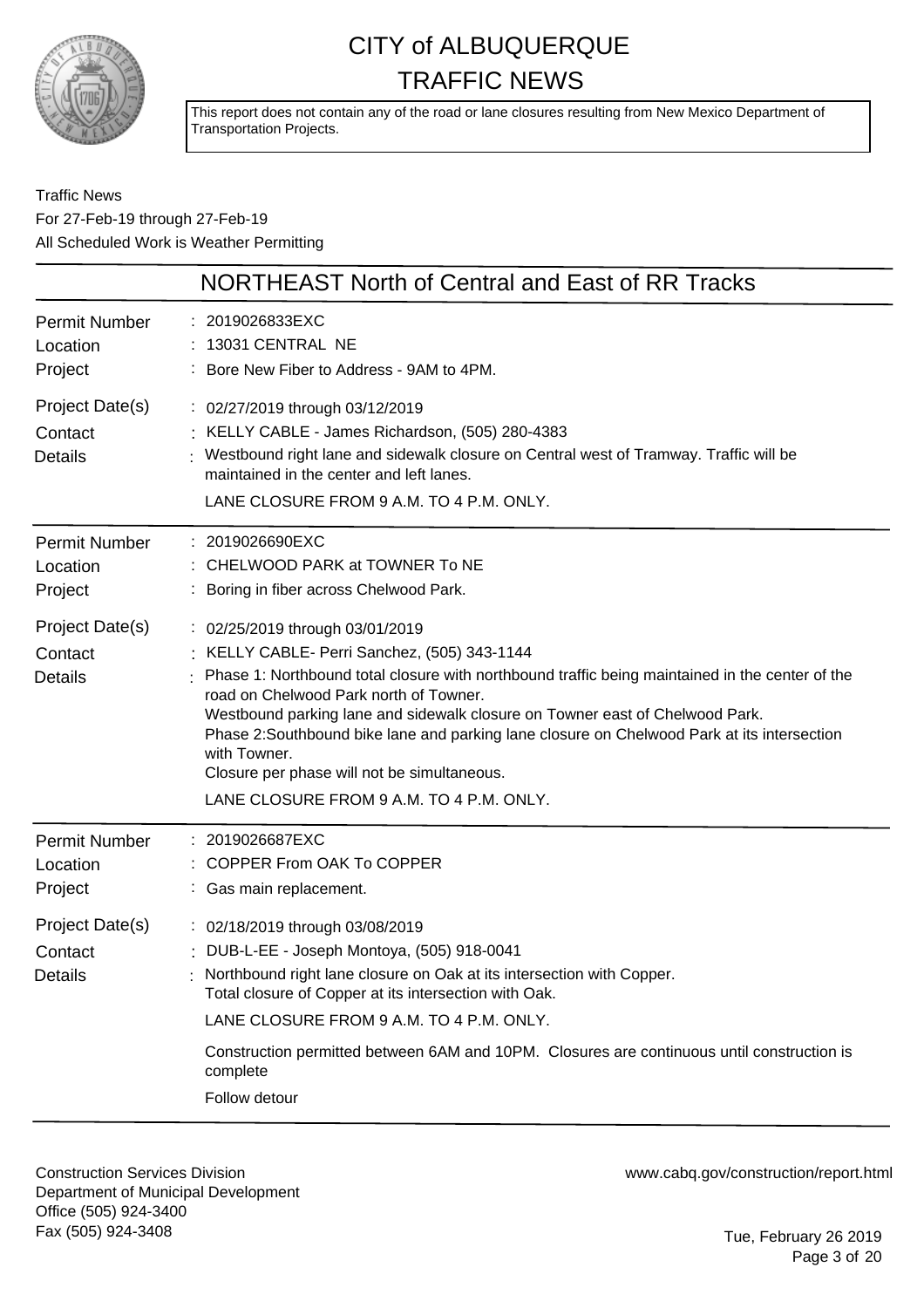

This report does not contain any of the road or lane closures resulting from New Mexico Department of Transportation Projects.

#### Traffic News For 27-Feb-19 through 27-Feb-19 All Scheduled Work is Weather Permitting

|                                              | NORTHEAST North of Central and East of RR Tracks                                                                                                                                                                                                                                                                                                                                                                                           |
|----------------------------------------------|--------------------------------------------------------------------------------------------------------------------------------------------------------------------------------------------------------------------------------------------------------------------------------------------------------------------------------------------------------------------------------------------------------------------------------------------|
| <b>Permit Number</b><br>Location<br>Project  | : 2019026895EXC<br>COPPER From MONTCLAIRE To SIERRA<br>: Work on Poles by road & remove OH wires.                                                                                                                                                                                                                                                                                                                                          |
| Project Date(s)<br>Contact<br><b>Details</b> | : 02/27/2019 through 02/28/2019<br>: AMERICAN POWER LLC (ATKINSON) - Patrick Garcia, (505) 379-0729<br>: 2/27 only - Total closure on Copper between Montclaire and Sierra.<br>Total closure on Montclaire between Central and Copper.<br>Total closure on Sierra between Central and Copper.<br>LANE CLOSURE FROM 9 A.M. TO 4 P.M. ONLY ON COPPER.<br>Follow detour                                                                       |
| <b>Permit Number</b><br>Location<br>Project  | : 2018025665EXC<br>: CUTLER From MORNINGSIDE NE<br>Sewer Line and Manhole Installation.                                                                                                                                                                                                                                                                                                                                                    |
| Project Date(s)<br>Contact<br><b>Details</b> | : 12/17/2018 through 03/22/2019<br>: RMCI - Oswaldo Marin, (505) 345-0008<br>Phase 1: Total eastbound closure on Cutler west of Morningside. Two way traffic will be<br>maintained by flagging operation.<br>Phase 2: Total eastbound closure on Cutler west of Morningside. Follow Detour.<br>Phase 3: Total westbound closure on Cutler west of Morningside. Follow Detour.<br>LANE CLOSURE FROM 9 A.M. TO 4 P.M. ONLY.<br>Follow detour |
| <b>Permit Number</b><br>Location<br>Project  | : 2019026836EXC<br>: EDITH From TOWNER To PROSPECT<br>Directional Bore To Install New CATV.                                                                                                                                                                                                                                                                                                                                                |
| Project Date(s)<br>Contact<br><b>Details</b> | : 02/27/2019 through 03/01/2019<br>: M3 COMMUNICATIONS LLC - Roberto Magana, (505) 977-2205<br>Southbound parking lane and sidewalk closure on Edith between Menaul and Prospect.<br>LANE CLOSURE FROM 9 A.M. TO 4 P.M. ONLY.                                                                                                                                                                                                              |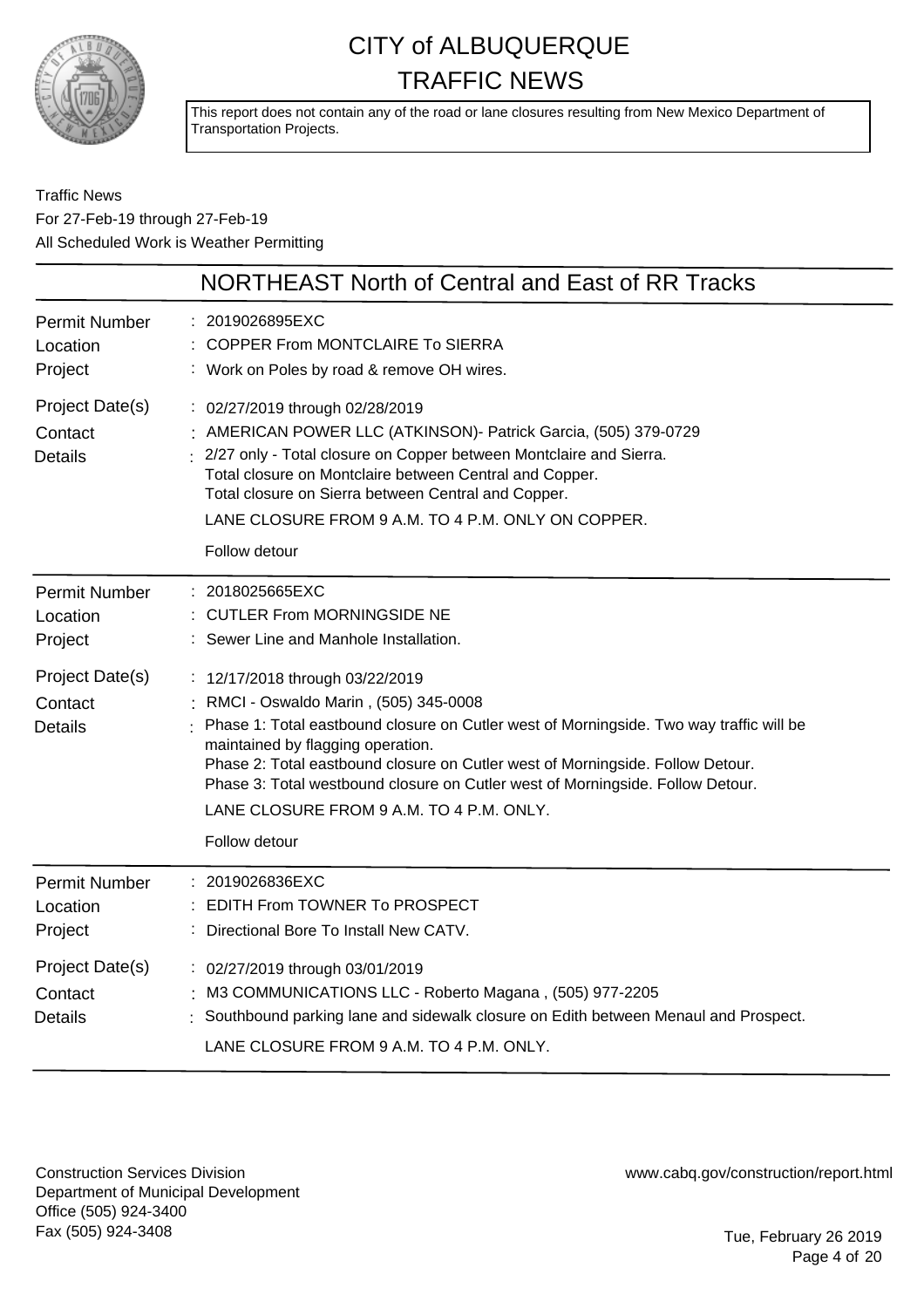

This report does not contain any of the road or lane closures resulting from New Mexico Department of Transportation Projects.

Traffic News For 27-Feb-19 through 27-Feb-19 All Scheduled Work is Weather Permitting

|                                              | NORTHEAST North of Central and East of RR Tracks                                                                                                                                                                                                                                                                                                                                                                                                |
|----------------------------------------------|-------------------------------------------------------------------------------------------------------------------------------------------------------------------------------------------------------------------------------------------------------------------------------------------------------------------------------------------------------------------------------------------------------------------------------------------------|
| <b>Permit Number</b><br>Location<br>Project  | : 2019026901EXC<br><b>EDITH From FRUIT To EDITH</b><br>: Manhole replacement.                                                                                                                                                                                                                                                                                                                                                                   |
| Project Date(s)<br>Contact<br><b>Details</b> | : 02/27/2019 through 03/08/2019<br>: TLC - Angie Gibson, (505) 761-5546                                                                                                                                                                                                                                                                                                                                                                         |
| Permit Number<br>Location<br>Project         | : 2019026871EXC<br><b>EUBANK From PITT To EUBANK</b><br>: Bore for new PNM power to replace faulted cable.                                                                                                                                                                                                                                                                                                                                      |
| Project Date(s)<br>Contact<br><b>Details</b> | : 02/26/2019 through 03/06/2019<br>: KELLY CABLE - David Sanchez, (505) 239-7626<br>Phase 1: Southbound right lane and sidewalk closure on Eubank from Pitt to Weimer. Traffic will<br>be maintained in the center and left lane.<br>Phase 2: Eastbound right lane and sidewalk closure on Pitt between Eubank and Mary Ellen.<br>Phase 3: Westbound parking lane closure on Weimer west of Eubank.<br>LANE CLOSURE FROM 9 A.M. TO 4 P.M. ONLY. |
| <b>Permit Number</b><br>Location<br>Project  | : 2019026734EXC<br>1700 INDIAN PLAZA From INDIAN SCHOOL To 1700 INDIAN PLAZA<br>: Bore new fiber to address.                                                                                                                                                                                                                                                                                                                                    |
| Project Date(s)<br>Contact<br><b>Details</b> | : 02/21/2019 through 03/01/2019<br>: KELLY CABLE - James Richardson, (505) 280-4383<br>Westbound right lane, bike lane and sidewalk closure on Indian School between Carlisle and<br>Indian Plaza.<br>Northbound right lane and sidewalk closure on Indian Plaza north of Indian School.<br>LANE CLOSURE FROM 9 A.M. TO 4 P.M. ONLY.                                                                                                            |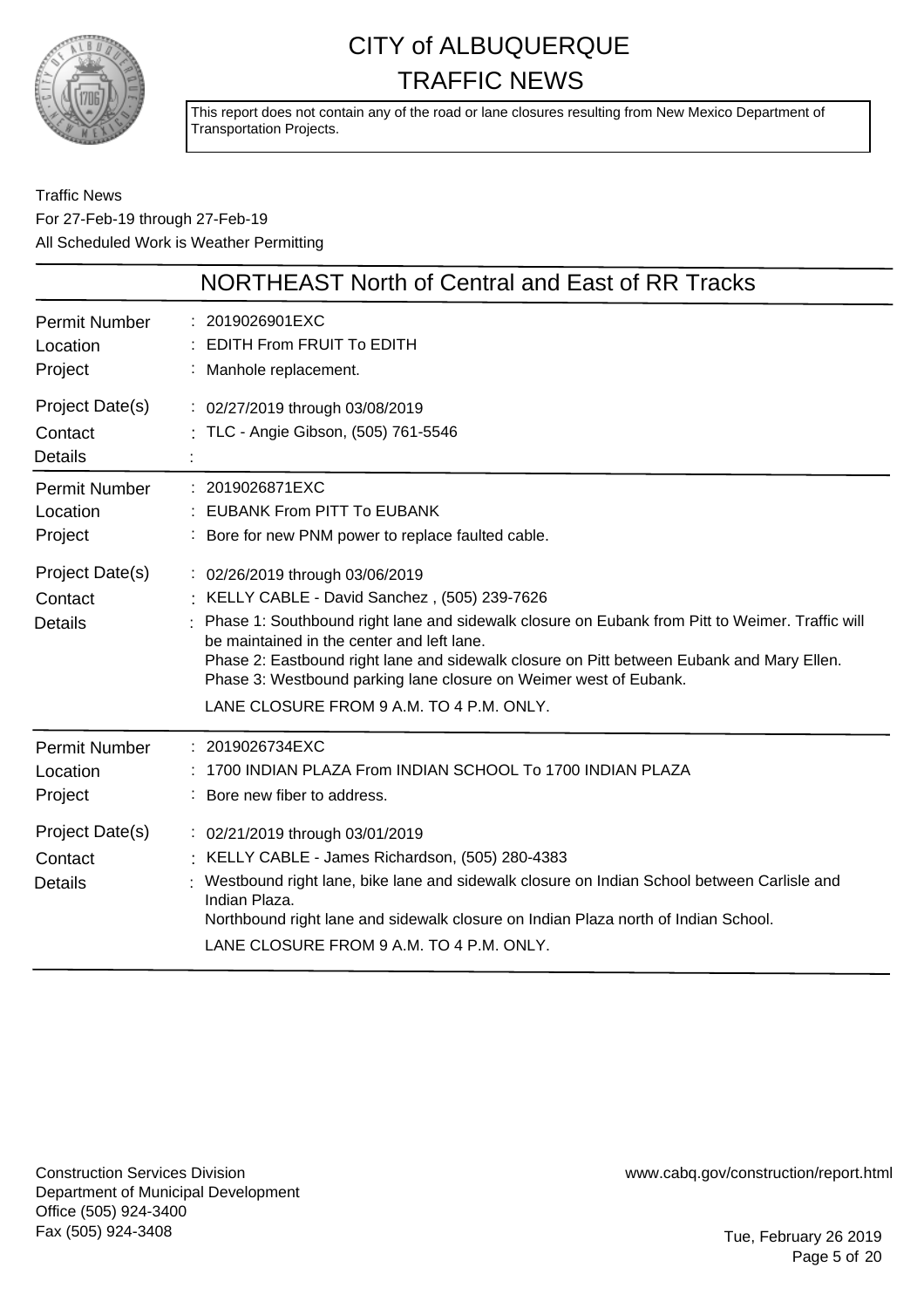

This report does not contain any of the road or lane closures resulting from New Mexico Department of Transportation Projects.

|                                                                                             | NORTHEAST North of Central and East of RR Tracks                                                                                                                                                                                                                                                                                     |
|---------------------------------------------------------------------------------------------|--------------------------------------------------------------------------------------------------------------------------------------------------------------------------------------------------------------------------------------------------------------------------------------------------------------------------------------|
| <b>Permit Number</b><br>Location<br>Project                                                 | : 2019026830EXC<br>6020 INDIAN SCHOOL RD NE<br>: Splice Existing Fiber Cable - 9AM to 4PM.                                                                                                                                                                                                                                           |
| Project Date(s)<br>Contact<br><b>Details</b>                                                | : 02/27/2019 through 02/28/2019<br>: CABLECOM - Eugene Gonzales, (505) 604-4101<br>: Eastbound right lane, bike lane and sidewalk closure on Indian School east of San Pedro.<br>LANE CLOSURE FROM 9 A.M. TO 4 P.M. ONLY.                                                                                                            |
| <b>Permit Number</b><br>Location<br>Project                                                 | : 2019026727EXC<br>: 7400 INDIAN SCHOOL RD NE<br>: INSTALL NEW GAS SERVICE.                                                                                                                                                                                                                                                          |
| Project Date(s)<br>Contact<br><b>Details</b>                                                | : 02/18/2019 through 03/01/2019<br>: NM GAS - Steve Baca, (505) 401-7540<br>: Eastbound total closure with eastbound traffic being maintained in the westbound left lane on<br>Indian School between Espanola and Pennsylvania.<br>LANE CLOSURE FROM 9 A.M. TO 4 P.M. ONLY.                                                          |
|                                                                                             | Emergency utility work. Various lanes closed and potential sidewalk closures. Seek alternate<br>route.                                                                                                                                                                                                                               |
| <b>Permit Number</b><br>Location<br>Project<br>Project Date(s)<br>Contact<br><b>Details</b> | : 2019026876EXC<br>INTERSECTION OF INDIAN SCHOOL and ESPANOLA NE<br>: ABCWUA - WTRLN - WO # 409087 - INDIAN SCHOOL RD NE / ESPANOLA ST NE - VALVE<br>COLLAR SAW CUT / BREAK OUT.<br>: 02/20/2019 through 03/06/2019<br>: ABCWUA - Ron Vigil, (505) 289-3583<br>: Westbound left turn lane closure on Indian School east of Espanola. |
|                                                                                             | LANE CLOSURE FROM 9 A.M. TO 4 P.M. ONLY.                                                                                                                                                                                                                                                                                             |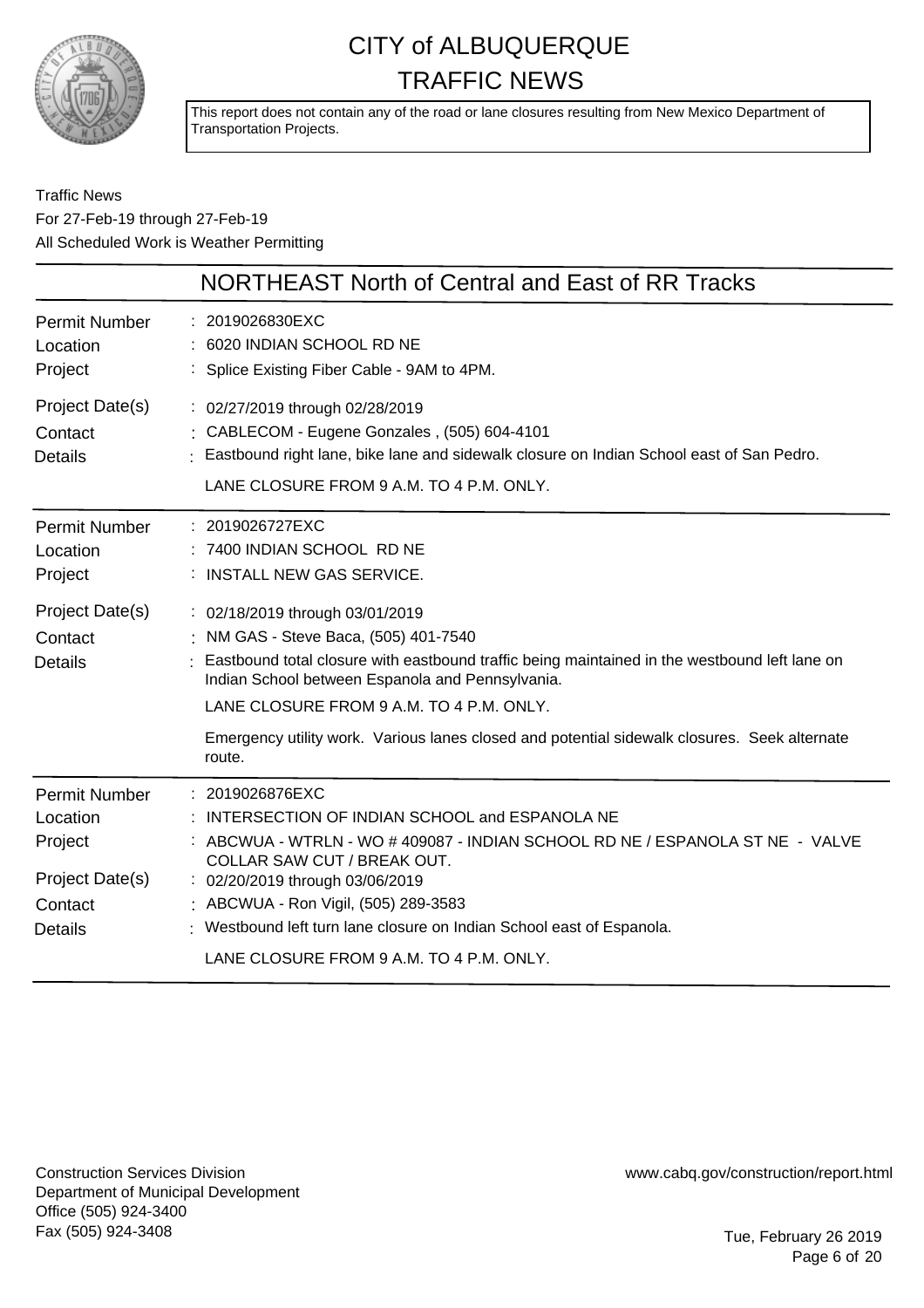

This report does not contain any of the road or lane closures resulting from New Mexico Department of Transportation Projects.

|                                              | NORTHEAST North of Central and East of RR Tracks                                                                                                                                                                                                                                                                                                                                                                                                                                                                                            |
|----------------------------------------------|---------------------------------------------------------------------------------------------------------------------------------------------------------------------------------------------------------------------------------------------------------------------------------------------------------------------------------------------------------------------------------------------------------------------------------------------------------------------------------------------------------------------------------------------|
| <b>Permit Number</b><br>Location<br>Project  | : 2019026714EXC<br>: JEFFERSON and SUN NE<br>: Boring under Jefferson to Journal Paper Building.                                                                                                                                                                                                                                                                                                                                                                                                                                            |
| Project Date(s)<br>Contact<br><b>Details</b> | : 02/20/2019 through 03/08/2019<br>: KELLY CABLE- Perri Sanchez, (505) 343-1144<br>Phase 1: Southbound right lane and sidewalk closure on Jefferson north of Sun.<br>Phase 2: Northbound right lane and sidewalk closure on Jefferson north of Sun.<br>Closure on both sides of Jefferson will not be simultaneous.<br>Phase 3: Westbound lane and sidewalk closure on Sun west of Jefferson.<br>LANE CLOSURE FROM 9 A.M. TO 4 P.M. ONLY.<br>This traffic control setup includes a flagging operation, use caution and be prepared to stop. |
| <b>Permit Number</b><br>Location<br>Project  | $: 2019026920$ EXC<br>JUAN TABO From SPAIN To JUAN TABO<br>Signal Maintenance                                                                                                                                                                                                                                                                                                                                                                                                                                                               |
| Project Date(s)<br>Contact<br><b>Details</b> | : 02/27/2019 through 02/28/2019<br>: COA - Matthew Yannoni, (505) 857-8273<br>Temporary four-way stop for signal maintenance. Traffic will be reduced to one lane in all<br>directions.<br>Construction permitted between 6AM and 10PM. Closures are continuous until construction is<br>complete                                                                                                                                                                                                                                           |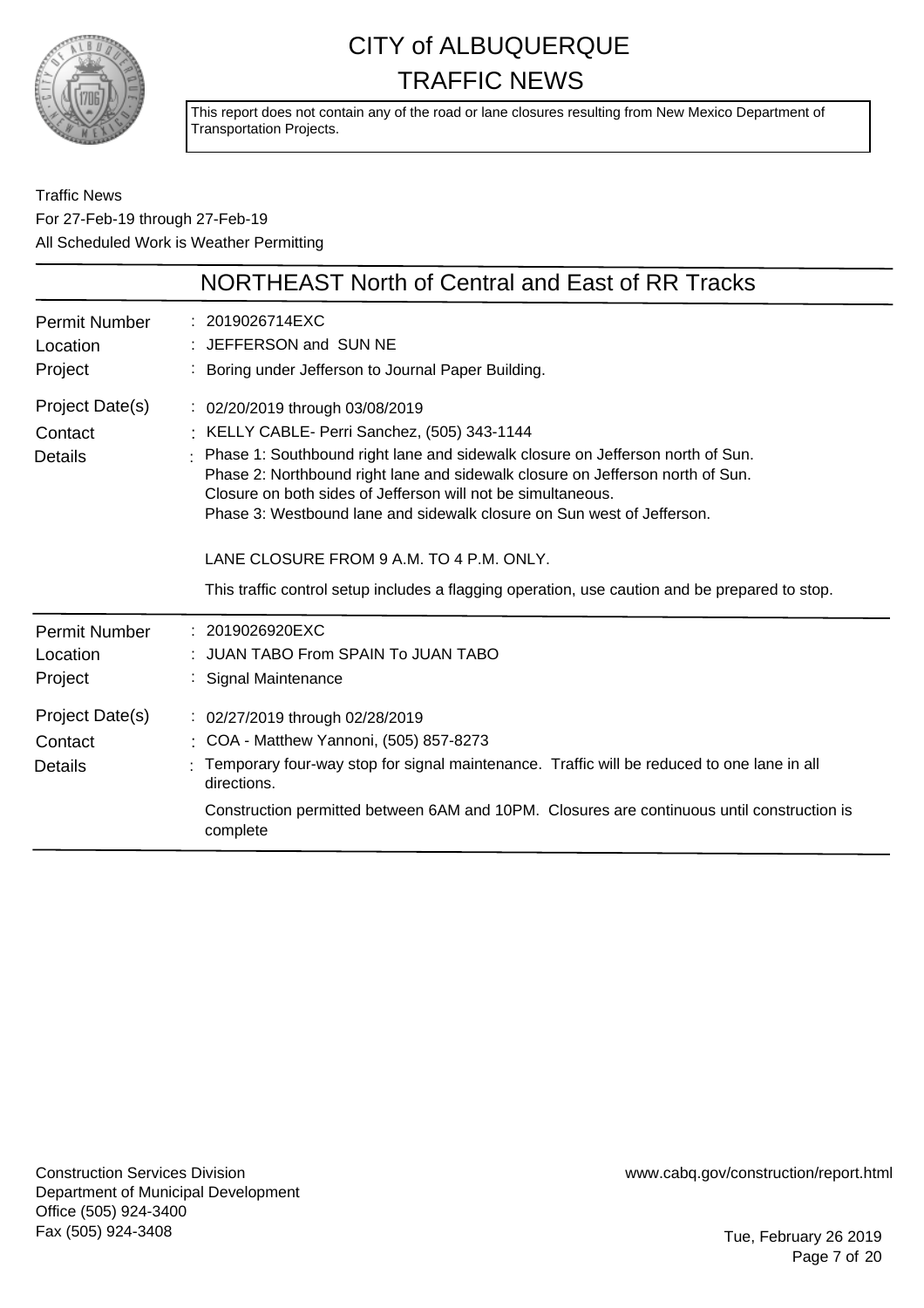

This report does not contain any of the road or lane closures resulting from New Mexico Department of Transportation Projects.

Traffic News For 27-Feb-19 through 27-Feb-19 All Scheduled Work is Weather Permitting

|                                              | NORTHEAST North of Central and East of RR Tracks                                                                                                                                                                                                                                                                                                                                                                                                                                                                                                                                                                                                                                                                                                |
|----------------------------------------------|-------------------------------------------------------------------------------------------------------------------------------------------------------------------------------------------------------------------------------------------------------------------------------------------------------------------------------------------------------------------------------------------------------------------------------------------------------------------------------------------------------------------------------------------------------------------------------------------------------------------------------------------------------------------------------------------------------------------------------------------------|
| <b>Permit Number</b>                         | : 2019026570EXC                                                                                                                                                                                                                                                                                                                                                                                                                                                                                                                                                                                                                                                                                                                                 |
| Location                                     | LOMAS From YALE To VASSAR                                                                                                                                                                                                                                                                                                                                                                                                                                                                                                                                                                                                                                                                                                                       |
| Project                                      | : Directional Bore - Install HDPE Conduit                                                                                                                                                                                                                                                                                                                                                                                                                                                                                                                                                                                                                                                                                                       |
| Project Date(s)<br>Contact<br><b>Details</b> | : 02/11/2019 through 03/02/2019<br>: ADB COMPANIES - Bryce Basista, (314) 562-3579<br>Phase I: East and westbound outside lane and sidewalk closure on Lomas Blvd just east of<br>Stanford Dr.<br>Phase II: Westbound right lane and sidewalk closure on Lomas Blvd between Stanford Dr. and<br>Yale Blvd.<br>Phase III: East and westbound lane and sidewalk closure on Lomas Blvd just west of Yale Blvd.<br>Phase IV: Southbound parking lane and sidewalk closure on Yale Blvd between Lomas Blvd<br>and Las Lomas. Westbound parking lane and sidewalk closure on Las Lomas between Yale<br>and Buena Vista. Northbound parking lane and sidewalk closure on Buena Vista north of Las<br>Lomas.<br>LANE CLOSURE FROM 8 P.M. TO 6 A.M. ONLY |
| <b>Permit Number</b>                         | : 2019026794EXC                                                                                                                                                                                                                                                                                                                                                                                                                                                                                                                                                                                                                                                                                                                                 |
| Location                                     | LOMAS From MANZANO To MADEIRA                                                                                                                                                                                                                                                                                                                                                                                                                                                                                                                                                                                                                                                                                                                   |
| Project                                      | : Aerial Fiber Construction                                                                                                                                                                                                                                                                                                                                                                                                                                                                                                                                                                                                                                                                                                                     |
| Project Date(s)<br>Contact<br><b>Details</b> | : 02/22/2019 through 03/25/2019<br>: ADB COMPANIES - Bryce Basista, (314) 562-3579<br>Westbound mobile shadow truck operation on Lomas Blvd between Maderia Dr. and Manzano<br>St.<br>LANE CLOSURE FROM 7 A.M. to 10 P.M. ONLY                                                                                                                                                                                                                                                                                                                                                                                                                                                                                                                  |
| <b>Permit Number</b>                         | : 2019026192EXC                                                                                                                                                                                                                                                                                                                                                                                                                                                                                                                                                                                                                                                                                                                                 |
| Location                                     | : LUMBER From SAN MATEO To OSUNA                                                                                                                                                                                                                                                                                                                                                                                                                                                                                                                                                                                                                                                                                                                |
| Project                                      | : Aerial Fiber Installation                                                                                                                                                                                                                                                                                                                                                                                                                                                                                                                                                                                                                                                                                                                     |
| Project Date(s)                              | : 02/19/2019 through 03/02/2019                                                                                                                                                                                                                                                                                                                                                                                                                                                                                                                                                                                                                                                                                                                 |
| Contact                                      | : LAN-TEL COMMUNICATION SERVICES - Tony Guinn, (816) 206-2910                                                                                                                                                                                                                                                                                                                                                                                                                                                                                                                                                                                                                                                                                   |
| <b>Details</b>                               | : Intermittent traffic control on San Mateo Blvd at Mcleod                                                                                                                                                                                                                                                                                                                                                                                                                                                                                                                                                                                                                                                                                      |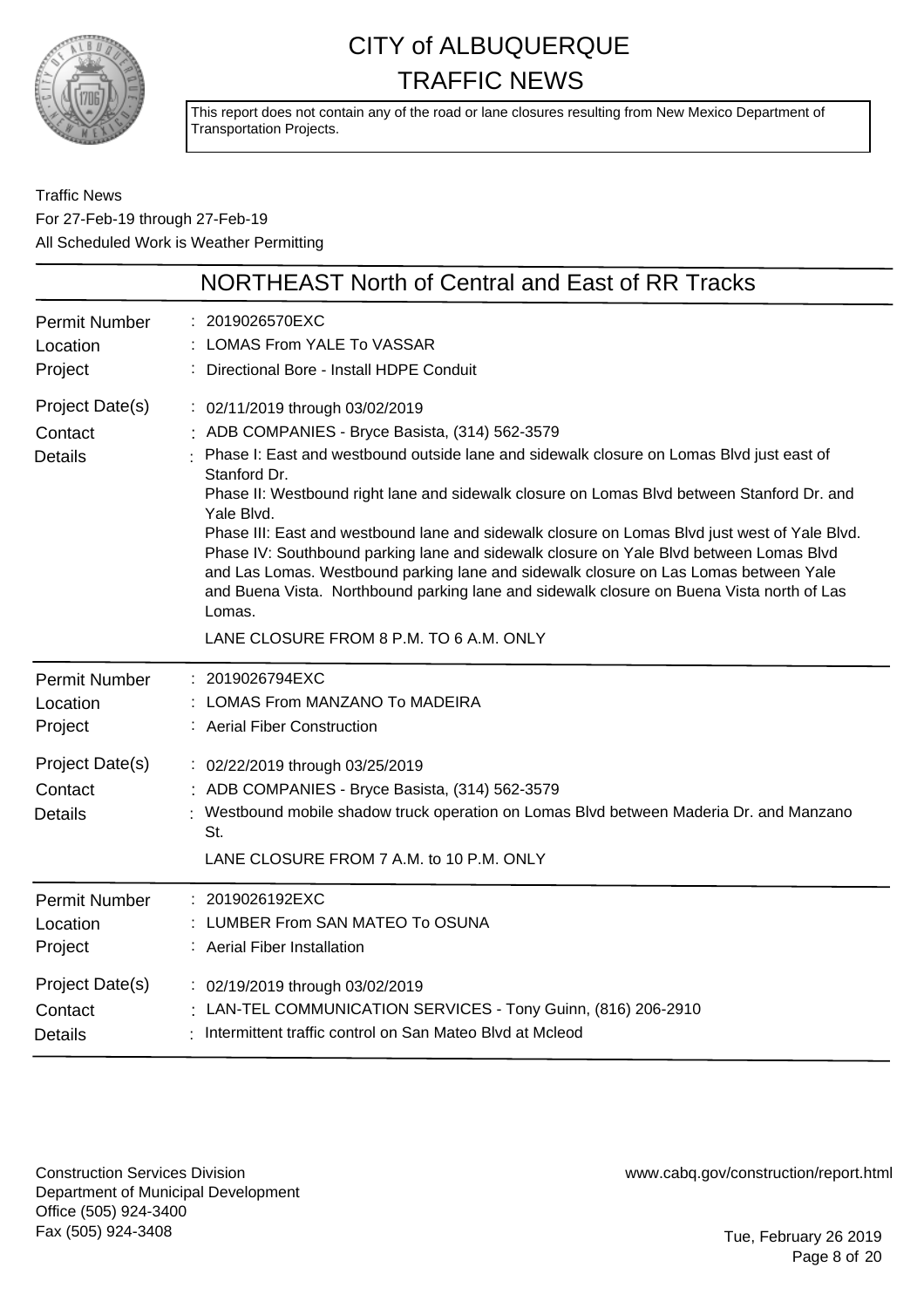

This report does not contain any of the road or lane closures resulting from New Mexico Department of Transportation Projects.

Traffic News For 27-Feb-19 through 27-Feb-19 All Scheduled Work is Weather Permitting

|                                              | NORTHEAST North of Central and East of RR Tracks                                                                                                                                                                                                                                                                                                                                                                                                                                                                                                             |
|----------------------------------------------|--------------------------------------------------------------------------------------------------------------------------------------------------------------------------------------------------------------------------------------------------------------------------------------------------------------------------------------------------------------------------------------------------------------------------------------------------------------------------------------------------------------------------------------------------------------|
| <b>Permit Number</b><br>Location<br>Project  | : 2019026653EXC<br>: 4500 MASTHEAD ST NE<br>: Repair Sidewalks - 9:AM to 4:00 PM.                                                                                                                                                                                                                                                                                                                                                                                                                                                                            |
| Project Date(s)<br>Contact<br><b>Details</b> | : 02/11/2019 through 03/01/2019<br>BCL ENTERPRISES - Glenn Benedetto, (505) 269-7979<br>: Eastbound sidewalk closure on Masthead between Washington and Jefferson.<br>LANE CLOSURE FROM 9 A.M. TO 4 P.M. ONLY.                                                                                                                                                                                                                                                                                                                                               |
| <b>Permit Number</b><br>Location<br>Project  | : 2019026890EXC<br>: MISSION From CHAPPELL To CULTURE<br>: EMERGENCY main leak repair- road collapsed.                                                                                                                                                                                                                                                                                                                                                                                                                                                       |
| Project Date(s)<br>Contact<br><b>Details</b> | : 02/25/2019 through 03/04/2019<br>: ABCWUA - Daniel Mora, (505) 452-6673<br>: Westbound total closure with westbound traffic being maintained in the eastbound left lane.<br>LANE CLOSURE FROM 9 A.M. TO 4 P.M. ONLY.                                                                                                                                                                                                                                                                                                                                       |
|                                              | Emergency utility work. Various lanes closed and potential sidewalk closures. Seek alternate<br>route.                                                                                                                                                                                                                                                                                                                                                                                                                                                       |
| <b>Permit Number</b><br>Location<br>Project  | 2019026835EXC<br>MONTGOMERY From SAN MATEO To JEFFERSON<br>: Open Existing Manholes to proof duct.                                                                                                                                                                                                                                                                                                                                                                                                                                                           |
| Project Date(s)<br>Contact<br><b>Details</b> | : 02/27/2019 through 03/04/2019<br>: KELLY CABLE - David Sanchez, (505) 239-7626<br>Westbound right lane and sidewalk closure on San Mateo between Madeira and Jefferson.<br>Traffic will be maintained in the center and left lane.<br>Work zone will be in the increment of 1600' maximum.<br>Provide pedestrian access at the intersection of Montgomery and San Mateo at all times during<br>work.<br>LANE CLOSURE FROM 9 A.M. TO 4 P.M. ONLY.<br>Emergency utility work. Various lanes closed and potential sidewalk closures. Seek alternate<br>route. |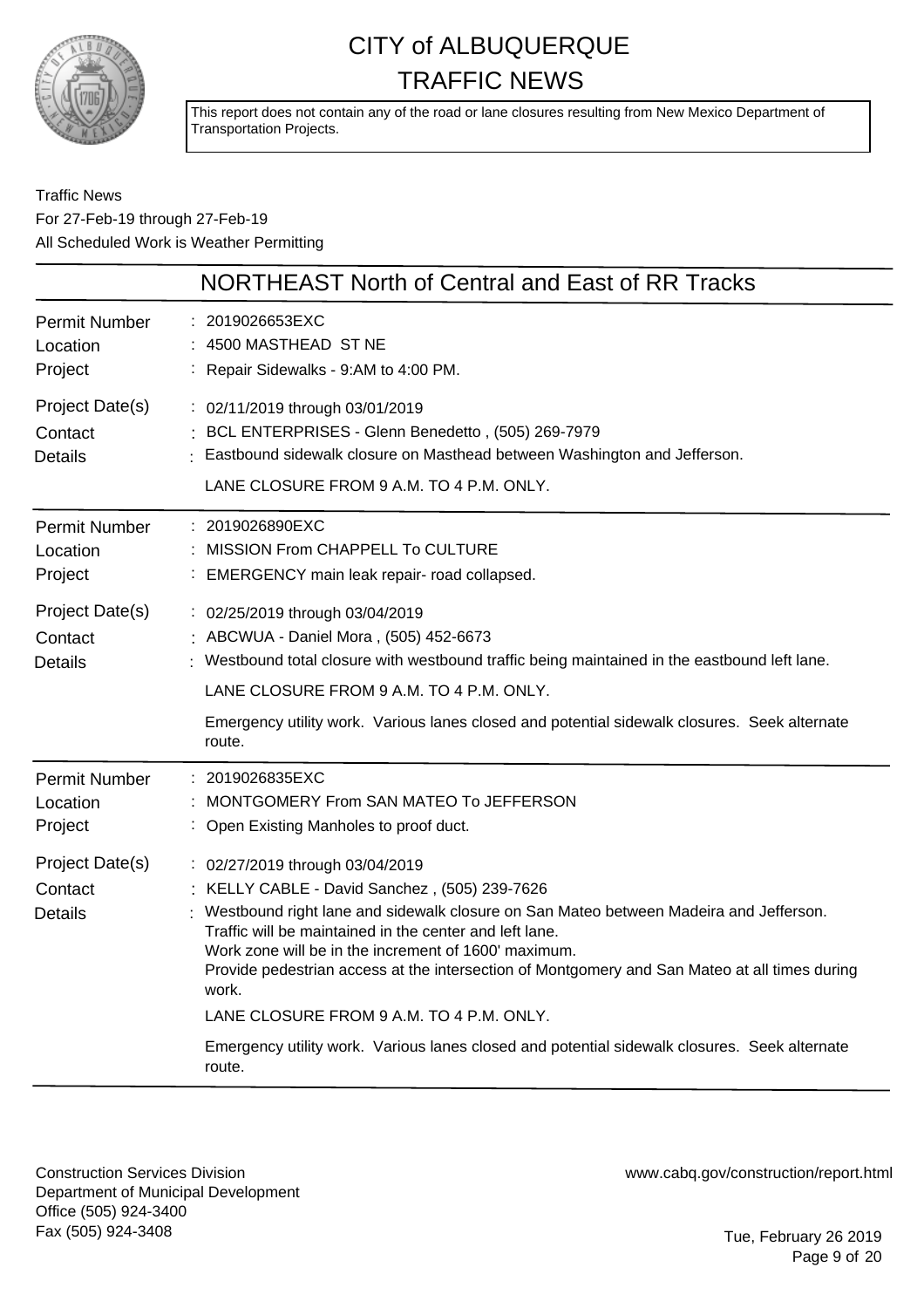

This report does not contain any of the road or lane closures resulting from New Mexico Department of Transportation Projects.

#### Traffic News For 27-Feb-19 through 27-Feb-19 All Scheduled Work is Weather Permitting

|                                              | NORTHEAST North of Central and East of RR Tracks                                                                                                                                                                                                                                                                                                                             |
|----------------------------------------------|------------------------------------------------------------------------------------------------------------------------------------------------------------------------------------------------------------------------------------------------------------------------------------------------------------------------------------------------------------------------------|
| <b>Permit Number</b><br>Location<br>Project  | 2019026795EXC<br>MONTGOMERY From JUAN TABO To TRAMWAY<br><b>Aerial Fiber Construction</b>                                                                                                                                                                                                                                                                                    |
| Project Date(s)<br>Contact<br><b>Details</b> | : 02/22/2019 through 03/25/2019<br>: ADB COMPANIES - Bryce Basista, (314) 562-3579<br>Phase I: Eastbound mobile shadow truck operation on Montgomery Blvd between Juan Tabo<br>Blvd and Tramway Blvd.<br>Phase II: Northbound mobile shadow truck operation on Juan Tabo Blvd between Montgomery<br>Blvd and Lagrima Del Oro Rd.<br>LANE CLOSURE FROM 7 A.M. to 10 P.M. ONLY |
| <b>Permit Number</b><br>Location<br>Project  | 2019026907EXC<br>PALOMAS at SAN PEDRO NE<br>Broken Sidewalk - WORK ON PALOMAS.                                                                                                                                                                                                                                                                                               |
| Project Date(s)<br>Contact<br><b>Details</b> | : 02/25/2019 through 03/08/2019<br>FRANKLIN'S- Howard Ross, (505) 884-6947<br>Westbound sidewalk closure on Palomas east of San Pedro.<br>Northbound sidewalk closure on San Pedro north of Palomas.<br>Construction permitted between 6AM and 10PM. Closures are continuous until construction is<br>complete                                                               |
| <b>Permit Number</b><br>Location<br>Project  | : 2018024120EXC<br>SAN MATEO From MCLEOD To OSUNA<br>: Street Light Pole Replacement for COA                                                                                                                                                                                                                                                                                 |
| Project Date(s)<br>Contact<br><b>Details</b> | : 09/26/2018 through 10/17/2019<br>BIXBY- Chris Perez, (505) 366-4660<br>Mobile street light operation on San Mateo between McLeod and Osuna.<br>LANE CLOSURE FROM 9 A.M. TO 4 P.M. ONLY.                                                                                                                                                                                    |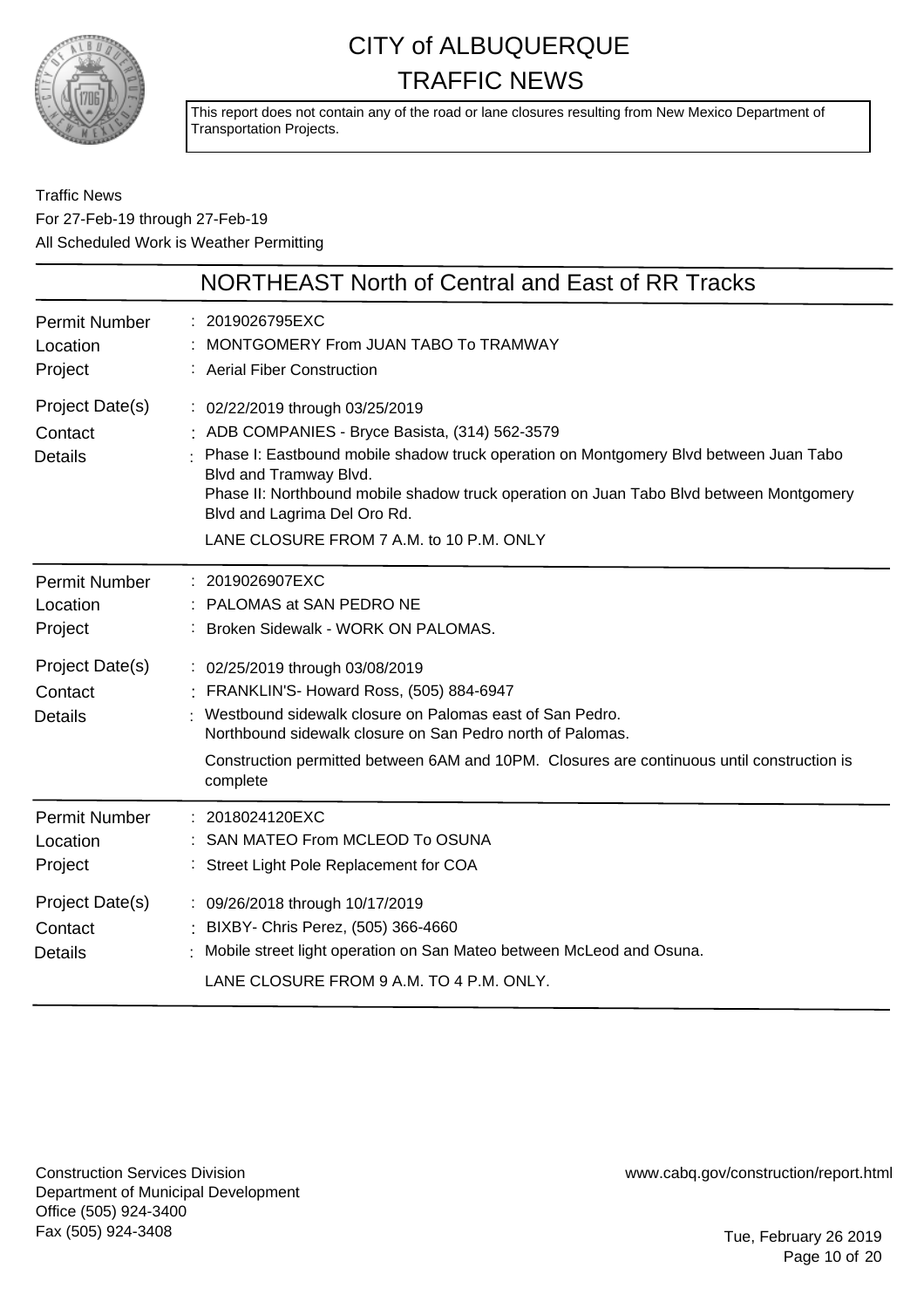

This report does not contain any of the road or lane closures resulting from New Mexico Department of Transportation Projects.

|                                              | NORTHEAST North of Central and East of RR Tracks                                                                                                                                                                                              |
|----------------------------------------------|-----------------------------------------------------------------------------------------------------------------------------------------------------------------------------------------------------------------------------------------------|
| Permit Number<br>Location<br>Project         | : 2019026892EXC<br>: 6300 SAN MATEO From ACADEMY To 6300 SAN MATEO<br><b>EMERGENCY Valve Settlement.</b>                                                                                                                                      |
| Project Date(s)<br>Contact<br><b>Details</b> | : 02/21/2019 through 02/28/2019<br>: ABCWUA - Ron Vigil, (505) 289-3583                                                                                                                                                                       |
| <b>Permit Number</b><br>Location<br>Project  | : 2019026889EXC<br>: SPAIN From WYOMING To SPAIN<br>: EMERGENCY settlement repair.                                                                                                                                                            |
| Project Date(s)<br>Contact<br>Details        | : 02/24/2019 through 03/03/2019<br>: ABCWUA - Daniel Mora, (505) 452-6673<br>Westbound right lane closure on Spain west of Wyoming.<br>Emergency utility work. Various lanes closed and potential sidewalk closures. Seek alternate<br>route. |
| Permit Number<br>Location<br>Project         | : 2019026791EXC<br>: 5111 WILSHIRE AVE NE<br>: bore new fiber to address.                                                                                                                                                                     |
| Project Date(s)<br>Contact<br><b>Details</b> | : 02/25/2019 through 03/08/2019<br>: KELLY CABLE - James Richardson, (505) 280-4383<br>Westbound parking lane and sidewalk closure on Wilshire at its intersection with Stream.<br>LANE CLOSURE FROM 9 A.M. TO 4 P.M. ONLY.                   |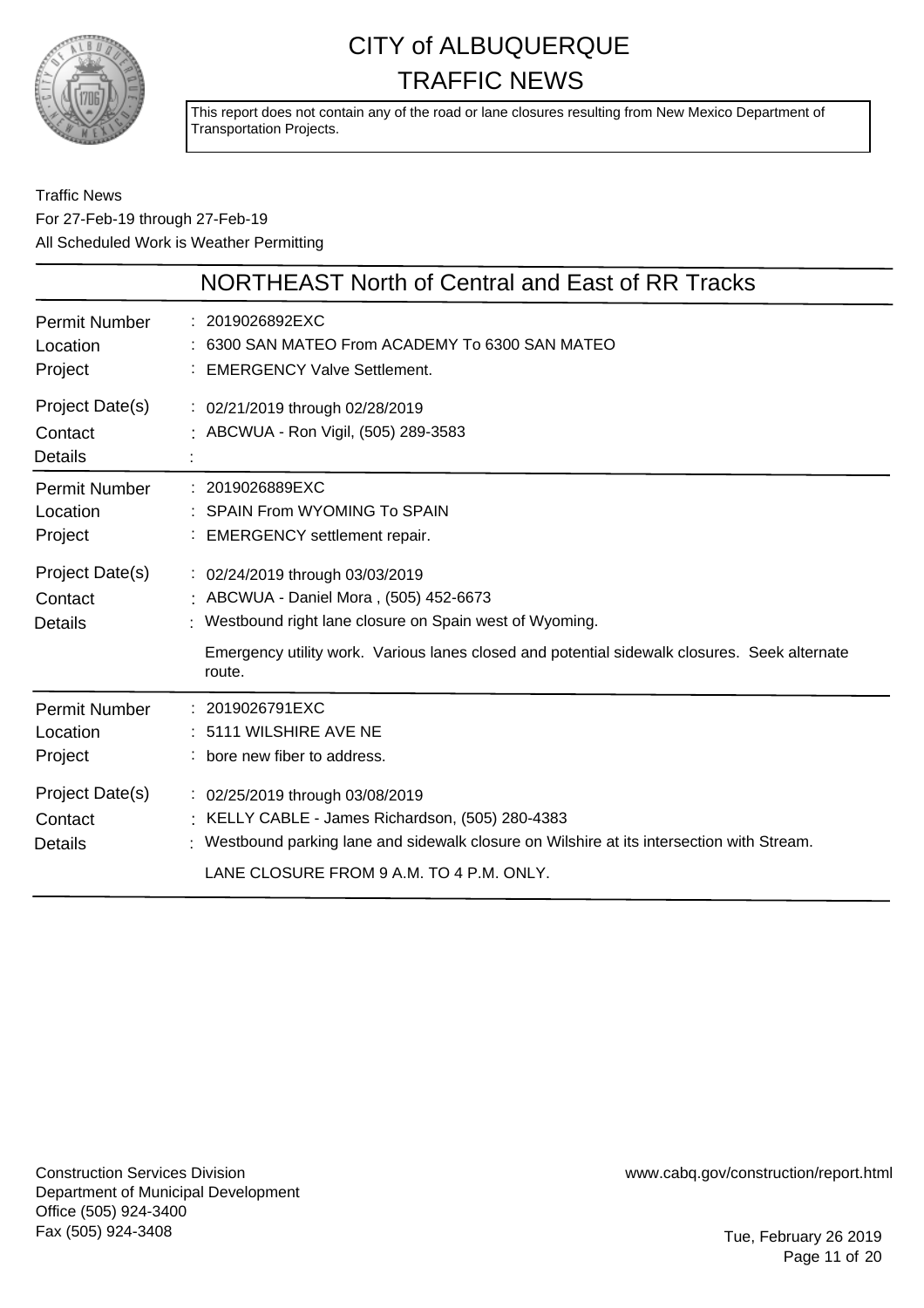

This report does not contain any of the road or lane closures resulting from New Mexico Department of Transportation Projects.

#### Traffic News For 27-Feb-19 through 27-Feb-19 All Scheduled Work is Weather Permitting

|                                              | NORTHWEST North of Central and West of RR Tracks                                                                                                                                                                                                                             |
|----------------------------------------------|------------------------------------------------------------------------------------------------------------------------------------------------------------------------------------------------------------------------------------------------------------------------------|
| <b>Permit Number</b><br>Location<br>Project  | : 2019026695EXC<br>: 423 12TH ST NW<br>: SEWER MAIN CLEAING SWING SHIFT 7PM - 11 PM.                                                                                                                                                                                         |
| Project Date(s)<br>Contact<br><b>Details</b> | : 02/25/2019 through 02/27/2019<br>: ABCWUA - Angelo R. Baca, (505) 228-7428<br>: Southbound total closure on 12th St. between GFruit and Roma.<br>LANE CLOSURE FROM 8 P.M. TO 6 A.M. ONLY<br>Follow detour                                                                  |
| <b>Permit Number</b><br>Location<br>Project  | : 2019026862EXC<br>EAGLE RANCH BTN CAMINITO COORS AND COORS<br>: Raise and Replace 2 Manholes - Pour Concrete Collars.                                                                                                                                                       |
| Project Date(s)<br>Contact<br><b>Details</b> | : 02/25/2019 through 03/01/2019<br>: ABCWUA- Felimon Martinez, (505) 977-1265                                                                                                                                                                                                |
| <b>Permit Number</b><br>Location<br>Project  | : 2019026796EXC<br>: 6202 CENTRAL AVE NW<br>: Splice Existing Fiber Cable - 9AM to 4PM.                                                                                                                                                                                      |
| Project Date(s)<br>Contact<br><b>Details</b> | : 02/27/2019 through 02/27/2019<br>: CABLECOM - Eugene Gonzales, (505) 604-4101<br>Eastbound right lane, bike lane and sidewalk closure on Central between 63rd St. and 61st St.<br>Traffic will be maintained in the left lane.<br>LANE CLOSURE FROM 9 A.M. TO 4 P.M. ONLY. |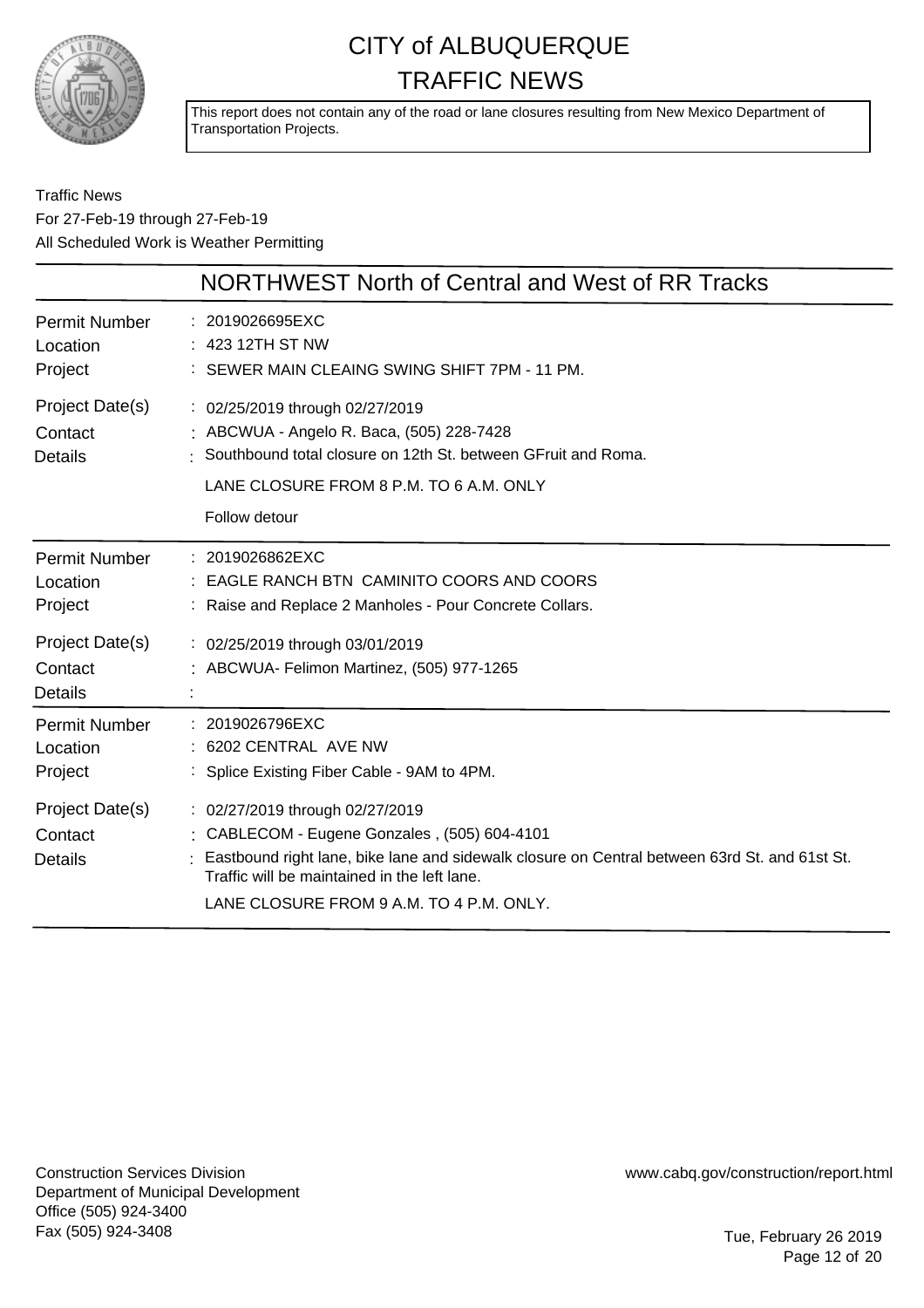

This report does not contain any of the road or lane closures resulting from New Mexico Department of Transportation Projects.

#### Traffic News For 27-Feb-19 through 27-Feb-19 All Scheduled Work is Weather Permitting

|                                              | NORTHWEST North of Central and West of RR Tracks                                                                                                                                                                                                                                                                                                                                                                                                                                                                                                                        |
|----------------------------------------------|-------------------------------------------------------------------------------------------------------------------------------------------------------------------------------------------------------------------------------------------------------------------------------------------------------------------------------------------------------------------------------------------------------------------------------------------------------------------------------------------------------------------------------------------------------------------------|
| Permit Number<br>Location<br>Project         | : 2019026763EXC<br>MONTANO From CULTURE To MONTANO<br>: Eastbound and Westbound right lane closure on Montano east of Culture.                                                                                                                                                                                                                                                                                                                                                                                                                                          |
| Project Date(s)<br>Contact<br><b>Details</b> | : 02/25/2019 through 02/28/2019<br>: HIGH 5 NETWORKS Miguel Holguin, (505) 934-2175<br>Phase 1: Eastbound lane and sidewalk closure on Montano east of Culture. Traffic will be<br>maintained in the center and left lanes.<br>Phase 2: Westbound right turn lane and sidewalk closure on Montano east of Culture. Traffic<br>will be maintained in the center and left lanes.<br>Phase 3: Westbound right turn lane and right lane closure using Truck Mounted Arrow board<br>Mobile operation on Montano east of Culture.<br>LANE CLOSURE FROM 9 A.M. TO 4 P.M. ONLY. |
| Permit Number<br>Location<br>Project         | : 2019026853EXC<br>RIO GRANDE From CANDELARIA To HEADINGLY<br>: Waterline Relocation                                                                                                                                                                                                                                                                                                                                                                                                                                                                                    |
| Project Date(s)<br>Contact<br><b>Details</b> | : 02/22/2019 through 04/05/2019<br>: TLC - Angie Gibson, (505) 761-5546<br>Total closure of the intersection of Rio Grande Blvd and Candelaria Rd. Through traffic will be<br>detoured through Indian School Rd, 12th St., and Griegos Rd.<br>Local and pedestrian access will be maintained.<br>Construction permitted between 6AM and 10PM. Closures are continuous until construction is<br>complete                                                                                                                                                                 |
| Permit Number<br>Location<br>Project         | : 2019026577EXC<br>: ROMA From 11TH To 14TH<br>Directonal Bore - Install HDPE Conduit                                                                                                                                                                                                                                                                                                                                                                                                                                                                                   |
| Project Date(s)<br>Contact<br><b>Details</b> | : 02/08/2019 through 02/28/2019<br>: ADB COMPANIES - Bryce Basista, (314) 562-3579<br>: Phase I: westbound parking lane and sidewalk closure on Roma Ave between 14th St. and 11th<br>St.<br>Phase II: Northbound parking lane and sidewalk closure on 11th St. between Roma Ave and<br>Lomas Blvd and a westbound right lane, parking lane, and sidewalk closure on Lomas Blvd at<br>11th St.<br>LANE CLOSURE FROM 7 A.M. to 10 P.M. ONLY                                                                                                                              |

Construction Services Division Department of Municipal Development Office (505) 924-3400 Fax (505) 924-3408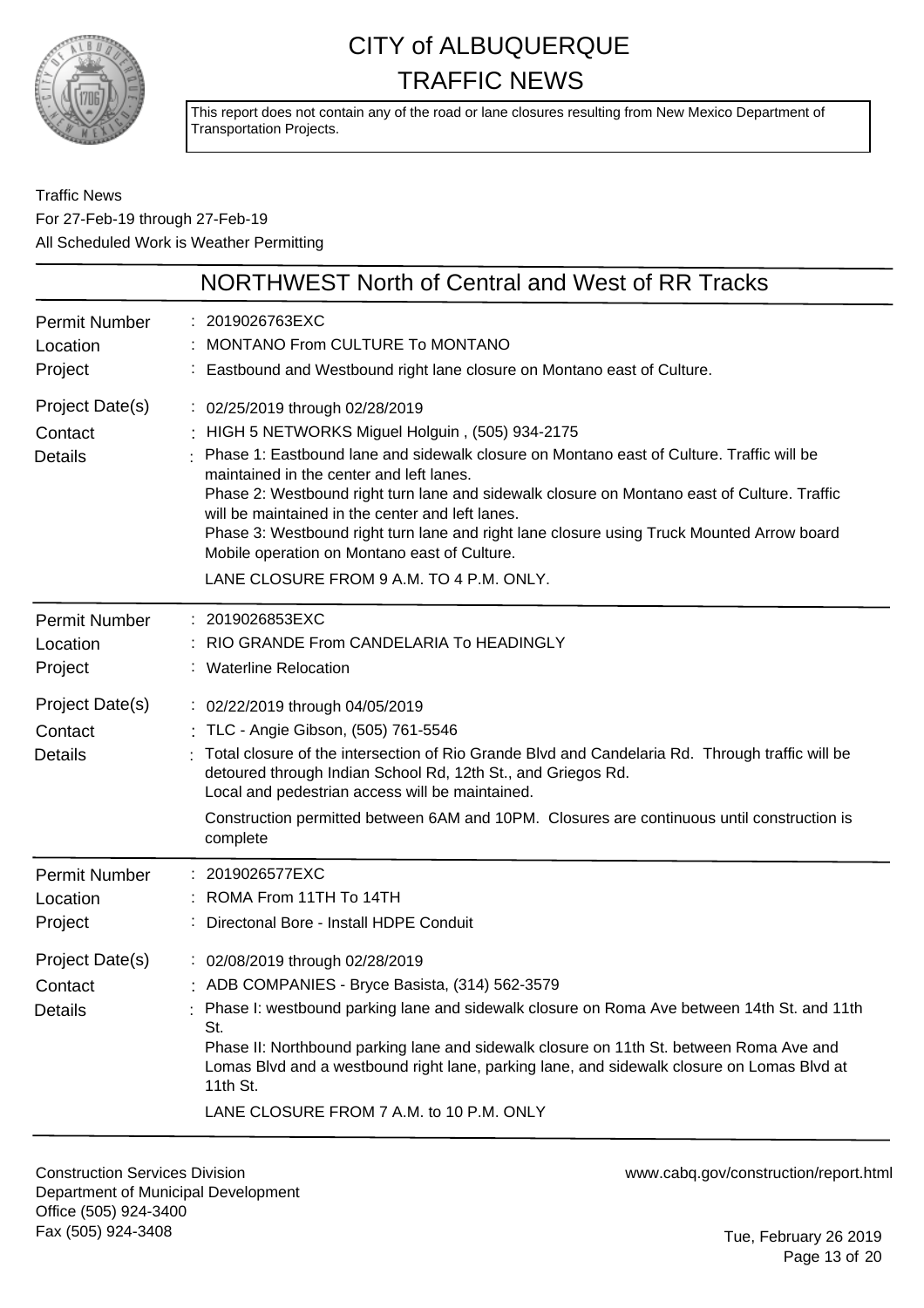

This report does not contain any of the road or lane closures resulting from New Mexico Department of Transportation Projects.

Traffic News For 27-Feb-19 through 27-Feb-19 All Scheduled Work is Weather Permitting

|                                                  | <b>NORTHWEST North of Central and West of RR Tracks</b>                                                                                                                                                                                                                                                        |
|--------------------------------------------------|----------------------------------------------------------------------------------------------------------------------------------------------------------------------------------------------------------------------------------------------------------------------------------------------------------------|
| <b>Permit Number</b><br>Location                 | : 2019026748EXC<br>$: 401$ ROMA NW                                                                                                                                                                                                                                                                             |
| Project<br>Project Date(s)<br>Contact<br>Details | Directional boring of new conduit for Fiber installation. Due to emergency conditions and<br>removal of concrete for line location.<br>: 02/12/2019 through 02/27/2019<br>: B & D INDUSTRIES- Michael Sadler, (505) 252-1260<br>: Westbound sidewalk closure on left side of Fruit between 4th St. and 5th St. |
|                                                  | LANE CLOSURE FROM 9 A.M. TO 4 P.M. ONLY.<br>Emergency utility work. Various lanes closed and potential sidewalk closures. Seek alternate<br>route.                                                                                                                                                             |
| <b>Permit Number</b><br>Location<br>Project      | : 2019026893EXC<br>: COTTONWOOD at NM528 NW<br>: RELOCATE POLE/REPLACE TRIPLEX/WILL CAUSE OUTAGE TO SIGNAL at 15 MINUTES.                                                                                                                                                                                      |
| Project Date(s)<br>Contact<br>Details            | : 02/27/2019 through 02/27/2019<br>: WILSON CONST- Perez Ciddio, (505) 241-3335<br>: Southbound through/left turn lane closure on Cottonwood north of NM528.<br>LANE CLOSURE FROM 9 A.M. TO 4 P.M. ONLY.                                                                                                       |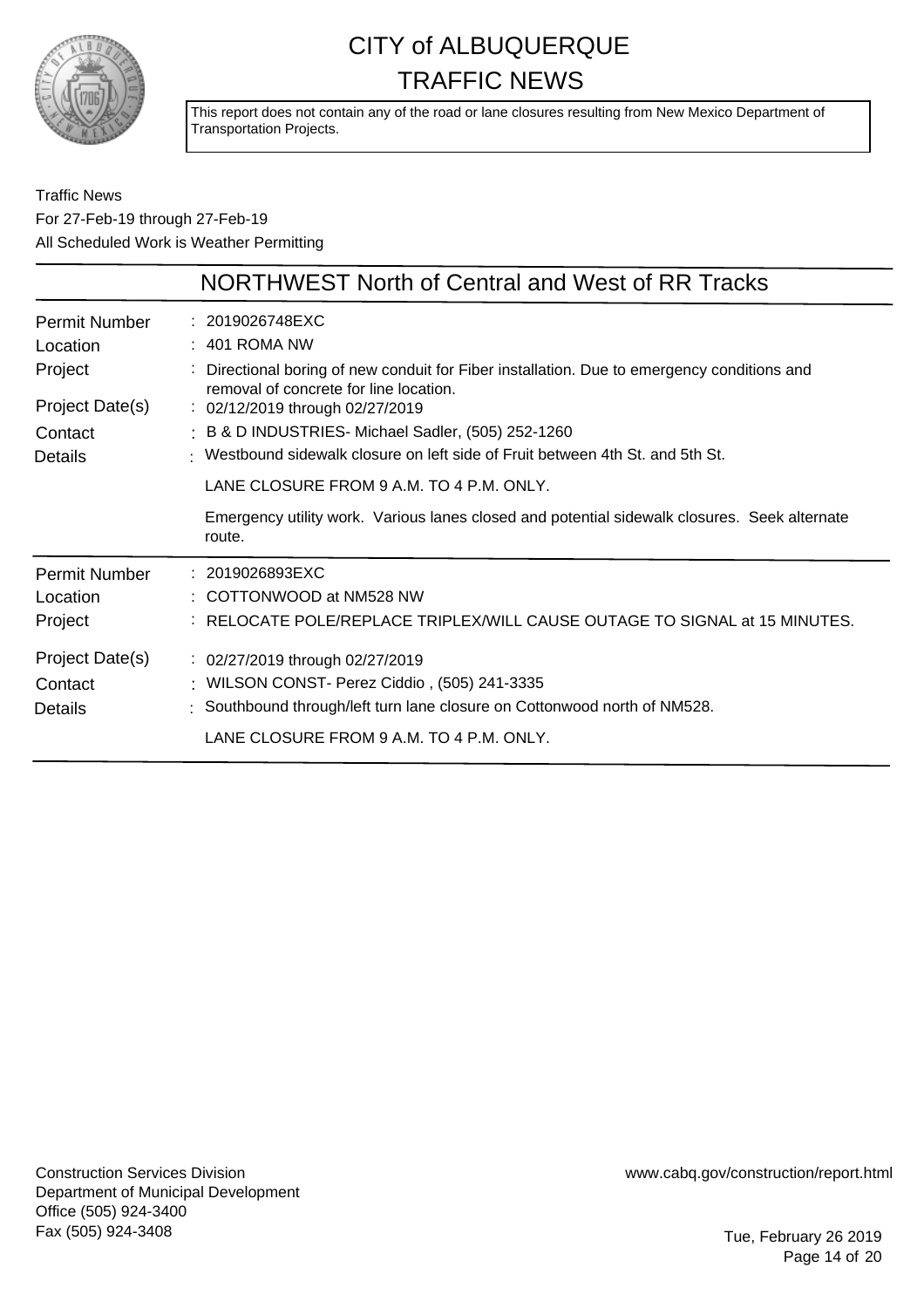

This report does not contain any of the road or lane closures resulting from New Mexico Department of Transportation Projects.

Traffic News For 27-Feb-19 through 27-Feb-19 All Scheduled Work is Weather Permitting

|                                              | <b>SOUTHEAST South of Central and East of RR Tracks</b>                                                                                                                                                                                                                                                  |
|----------------------------------------------|----------------------------------------------------------------------------------------------------------------------------------------------------------------------------------------------------------------------------------------------------------------------------------------------------------|
| <b>Permit Number</b><br>Location<br>Project  | : 2019026620EXC<br>ADAMS at CENTRAL SE<br>Dig Up Intercept Cable Set Box                                                                                                                                                                                                                                 |
| Project Date(s)<br>Contact<br><b>Details</b> | : 02/25/2019 through 03/04/2019<br>: KELLY CABLE- Perri Sanchez, (505) 343-1144<br>: Northbound parking lane and sidewalk closure on Adams north of Central.<br>LANE CLOSURE FROM 9 A.M. TO 4 P.M. ONLY.                                                                                                 |
| Permit Number<br>Location<br>Project         | : 2019026827EXC<br>: 804 CARLISLE BLVD SE<br>: Sewer line replacement.                                                                                                                                                                                                                                   |
| Project Date(s)<br>Contact<br><b>Details</b> | : 02/27/2019 through 02/28/2019<br>: TLC- Kate Mowrer, (505) 761-5510<br>Northbound total closure on Carlisle between Carlisle PI, and San Rafael.<br>LANE CLOSURE FROM 9 A.M. TO 4 P.M. ONLY.<br>Emergency utility work. Various lanes closed and potential sidewalk closures. Seek alternate<br>route. |
| <b>Permit Number</b><br>Location<br>Project  | : 2019026741EXC<br>: CENTRAL From ELIZABETH To JUAN TABO<br>: Bore New Fiber to Address - 9:00AM to 4:00PM.                                                                                                                                                                                              |
| Project Date(s)<br>Contact<br><b>Details</b> | : 02/25/2019 through 03/08/2019<br>: KELLY CABLE - James Richardson, (505) 280-4383<br>Eastbound right lane and sidewalk closure on Central between Elizabeth and Juan Tabo. Traffic<br>will be maintained in the center and left lanes.<br>LANE CLOSURE FROM 9 A.M. TO 4 P.M. ONLY.                     |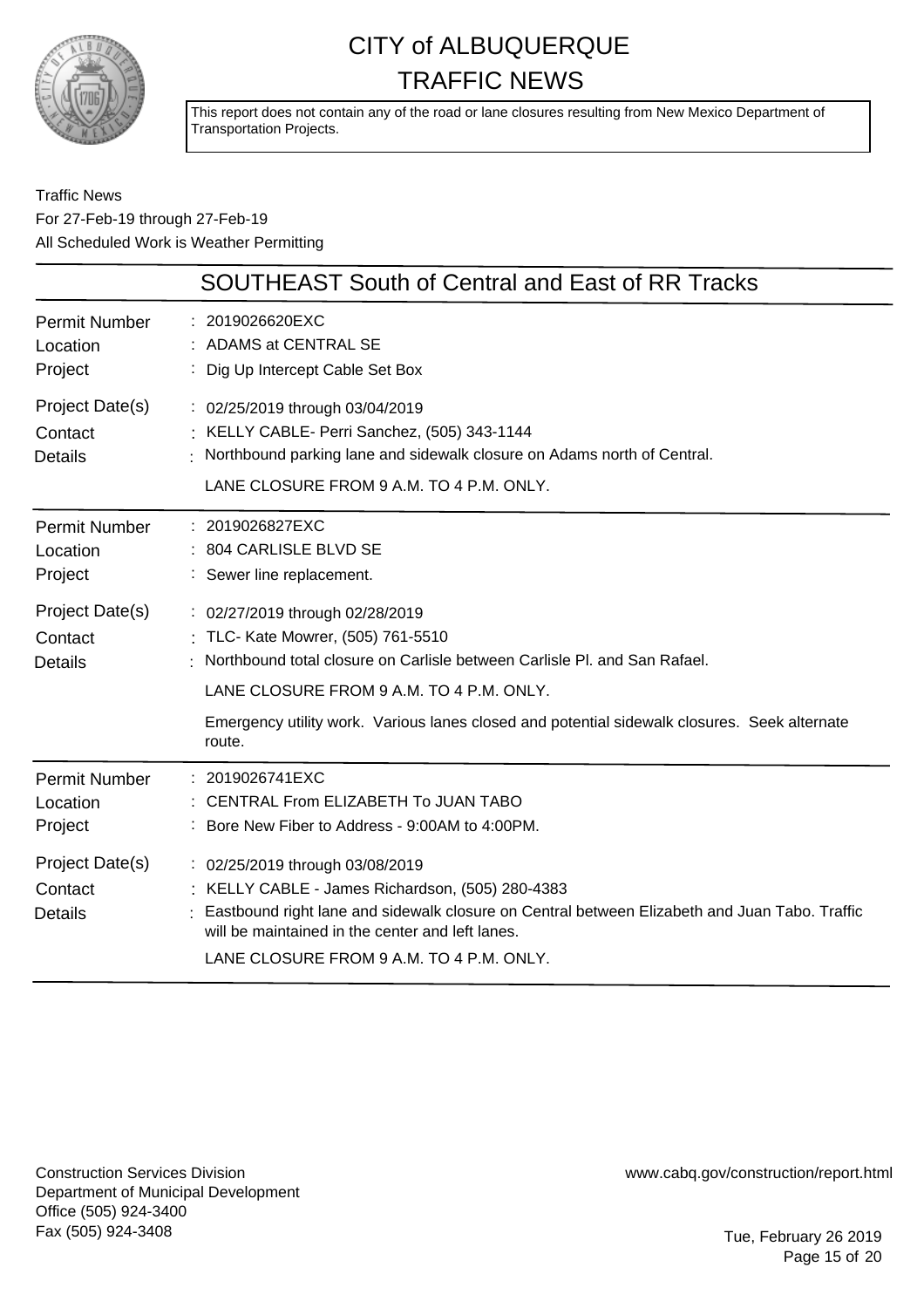

This report does not contain any of the road or lane closures resulting from New Mexico Department of Transportation Projects.

Traffic News For 27-Feb-19 through 27-Feb-19 All Scheduled Work is Weather Permitting

| <b>SOUTHEAST South of Central and East of RR Tracks</b>                                                                                                                                                                                                                                                                                                                                                                                                                                                                                                                                                                                                                                                                                                                                                                                           |
|---------------------------------------------------------------------------------------------------------------------------------------------------------------------------------------------------------------------------------------------------------------------------------------------------------------------------------------------------------------------------------------------------------------------------------------------------------------------------------------------------------------------------------------------------------------------------------------------------------------------------------------------------------------------------------------------------------------------------------------------------------------------------------------------------------------------------------------------------|
| : 2019026805EXC<br>: CENTRAL at COORS to TRAMWAY<br>: Reinstall Route 66 Signs - 7AM to 10PM                                                                                                                                                                                                                                                                                                                                                                                                                                                                                                                                                                                                                                                                                                                                                      |
| : 02/25/2019 through 03/01/2019<br>: HIGHWAY SUPPLY- Andrew Solano, (505) 280-1363<br>Phase 1: Eastbound and Westbound left lane closures on Central west of Coors. Traffic will be<br>maintained in the right lanes in both directions.<br>Phase 2: Westbound right lane, bike lane and sidewalk closure on Central east and west of<br>New York.<br>Phase 3: Eastbound total closure on Central at its intersection with San Pasquale.<br>Phase 4: Eastbound right lane and sidewalk closure on Central between Tulane and Amherst.<br>Traffic will be maintained in the left lane.<br>Phase 5: Westbound right lane and sidewalk closure on Central east of Louisiana. Traffic will be<br>maintained in the left lane.<br>Phase 6: Total westbound closure on Central between 4 Hills and Tramway.<br>LANE CLOSURE FROM 7 A.M. to 10 P.M. ONLY |
| : 2019026787EXC<br>COPPER From QUINCY To MANZANO<br>: Aerial Fiber Construction                                                                                                                                                                                                                                                                                                                                                                                                                                                                                                                                                                                                                                                                                                                                                                   |
| : 02/22/2019 through 03/25/2019<br>: ADB COMPANIES - Bryce Basista, (314) 562-3579<br>: Eastbound partial lane and sidewalk closure on Copper Ave between Quincy and Manzano.<br>Northbound parking lane and sidewalk closure on Quincy south of Copper.<br>LANE CLOSURE FROM 7 A.M. to 10 P.M. ONLY                                                                                                                                                                                                                                                                                                                                                                                                                                                                                                                                              |
| : 2019026750EXC<br>: GIBSON From LOUISIANA To GIBSON<br>: Gibson Blvd Reconstruction.                                                                                                                                                                                                                                                                                                                                                                                                                                                                                                                                                                                                                                                                                                                                                             |
| : 02/17/2019 through 03/16/2019<br>FRANKLIN'S EARTHMOVING - Hector Perez, (505) 991-2200<br>: Total street closure on Gibson east of Louisiana.<br>Follow detour<br>Construction permitted between 6AM and 10PM. Closures are continuous until construction is<br>complete                                                                                                                                                                                                                                                                                                                                                                                                                                                                                                                                                                        |
|                                                                                                                                                                                                                                                                                                                                                                                                                                                                                                                                                                                                                                                                                                                                                                                                                                                   |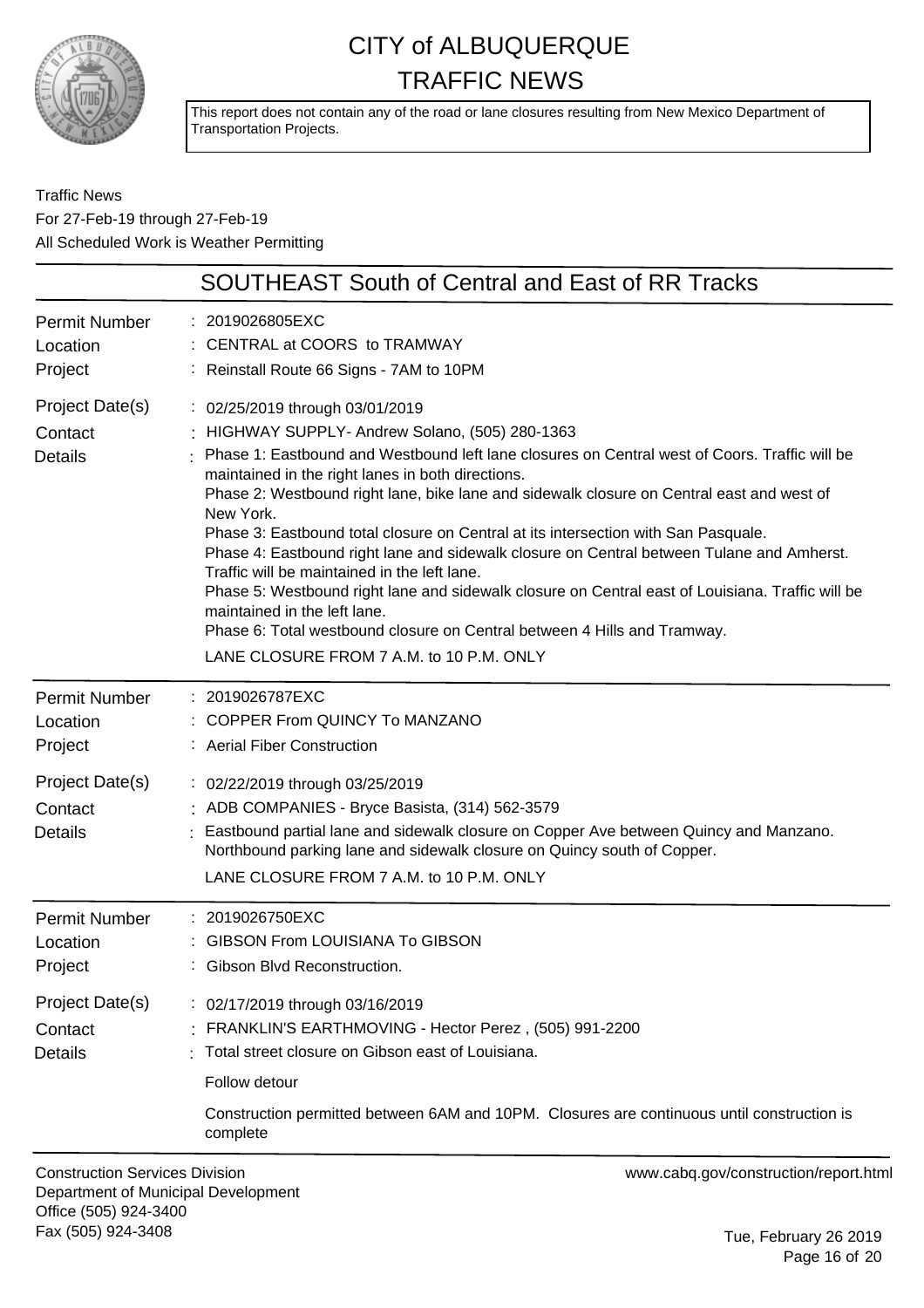

This report does not contain any of the road or lane closures resulting from New Mexico Department of Transportation Projects.

Traffic News For 27-Feb-19 through 27-Feb-19 All Scheduled Work is Weather Permitting

|                                              | <b>SOUTHEAST South of Central and East of RR Tracks</b>                                                                                                                                                                                                                                |
|----------------------------------------------|----------------------------------------------------------------------------------------------------------------------------------------------------------------------------------------------------------------------------------------------------------------------------------------|
| <b>Permit Number</b><br>Location<br>Project  | : 2019026689EXC<br>1400 GIBSON BLVD SE<br>: INSTALL NEW GAS SERVICE.                                                                                                                                                                                                                   |
| Project Date(s)<br>Contact<br><b>Details</b> | : 02/18/2019 through 03/01/2019<br>: NM GAS - Steve Baca, (505) 401-7540<br>: Eastbound right lane, center lane, bike lane and sidewalk closure on Gibson between Mulberry<br>and University. Traffic will be maintained in the left lane.<br>LANE CLOSURE FROM 9 A.M. TO 4 P.M. ONLY. |
| <b>Permit Number</b><br>Location<br>Project  | : 2019026726EXC<br>$: 816$ GIRARD SE<br>: Replace Gas Service.                                                                                                                                                                                                                         |
| Project Date(s)<br>Contact<br><b>Details</b> | : 02/18/2019 through 03/15/2019<br>: NM GAS - Steve Baca, (505) 401-7540<br>Northbound lane closure with northbound traffic being maintained in the center of the road on<br>Girard south of Frontier.<br>LANE CLOSURE FROM 9 A.M. TO 4 P.M. ONLY.                                     |
| <b>Permit Number</b><br>Location<br>Project  | : 2019026822EXC<br>: GIRARD From KATHRYN To SAN JOAQUIN<br>: Main Gas Line Reinforcement - 7AM to 4PM (Open Excavation).                                                                                                                                                               |
| Project Date(s)<br>Contact<br><b>Details</b> | : 02/26/2019 through 03/12/2019<br>: DUB-L-EE - Joseph Montoya, (505) 918-0041<br>$\pm$ CONSTRUCTION PERMITTED BETWEEN 7 A.M. AND 7 P.M. ONLY                                                                                                                                          |
|                                              | Contractor must maintain 11' lanes at all times.<br>Northbound right lane, bike lane and sidewalk closure with northbound traffic being maintained<br>in the center of the road on Girard between Kathryn and San Joaquin.                                                             |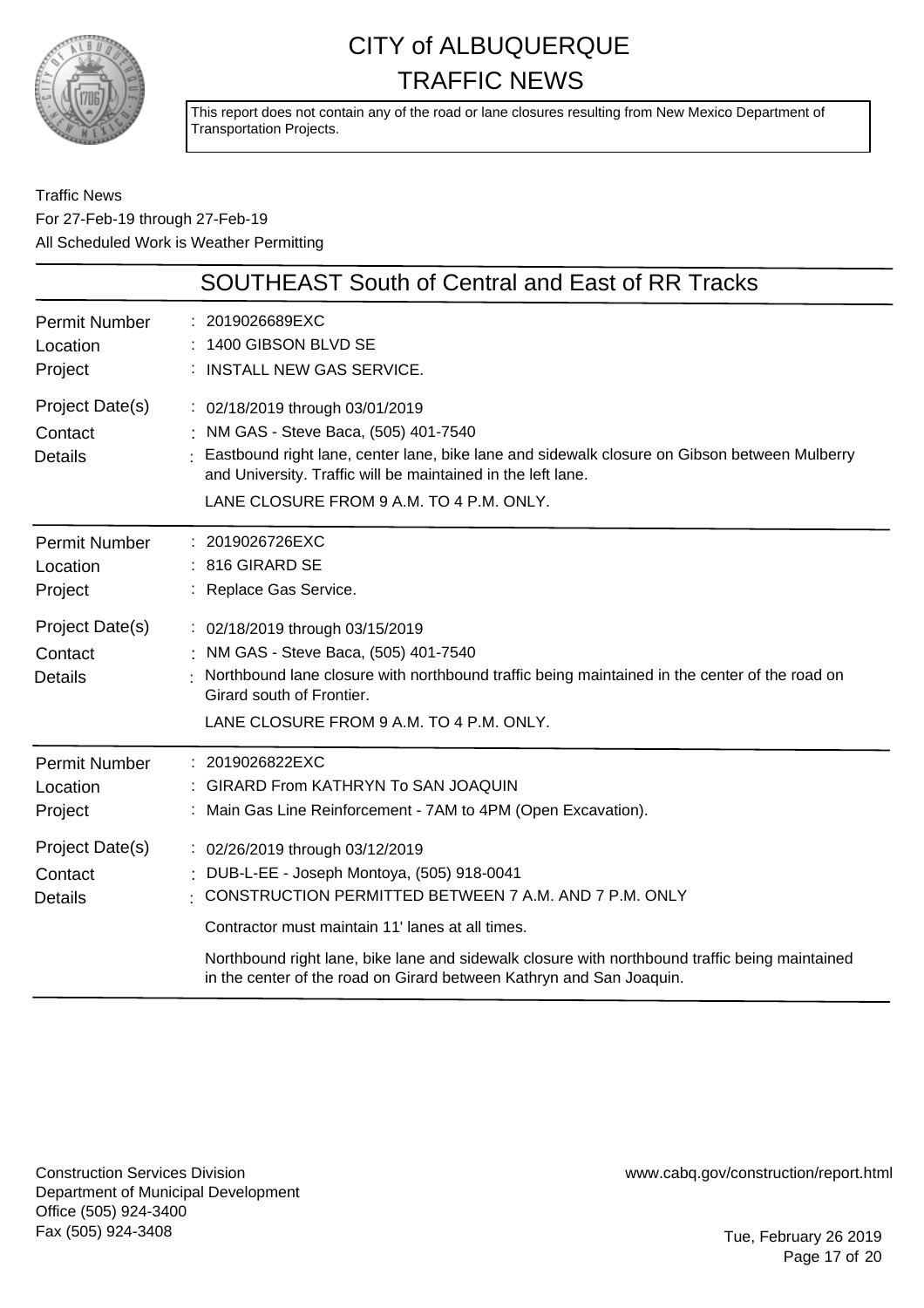

This report does not contain any of the road or lane closures resulting from New Mexico Department of Transportation Projects.

#### Traffic News For 27-Feb-19 through 27-Feb-19 All Scheduled Work is Weather Permitting

|                                              | <b>SOUTHEAST South of Central and East of RR Tracks</b>                                                                                                                                                                                  |
|----------------------------------------------|------------------------------------------------------------------------------------------------------------------------------------------------------------------------------------------------------------------------------------------|
| Permit Number<br>Location<br>Project         | : 2019026790EXC<br>: LOMAS From VIRGINIA To WYOMING<br>: Aerial Fiber Construction                                                                                                                                                       |
| Project Date(s)<br>Contact<br><b>Details</b> | : 02/22/2019 through 03/25/2019<br>: ADB COMPANIES - Bryce Basista, (314) 562-3579<br>Eastbound mobile shadow truck operation on Lomas Blvd between Virginia St. and east of<br>Wyoming Bld.<br>LANE CLOSURE FROM 7 A.M. to 10 P.M. ONLY |
| Permit Number<br>Location<br>Project         | : 2019026788EXC<br>: LOMAS From SHIRLEY To JUAN TABO<br>: Aerial Fiber Construction                                                                                                                                                      |
| Project Date(s)<br>Contact<br><b>Details</b> | : 02/22/2019 through 03/25/2019<br>: ADB COMPANIES - Bryce Basista, (314) 562-3579<br>Westbound mobile shadow truck operation on Lomas Blvd between Juan Tabo Blvd and Shirley<br>St.<br>LANE CLOSURE FROM 7 A.M. to 10 P.M. ONLY        |
| Permit Number<br>Location<br>Project         | : 2019026793EXC<br>: LOMAS From MANZANO To ORTIZ<br>: Aerial Fiber Construction                                                                                                                                                          |
| Project Date(s)<br>Contact<br><b>Details</b> | : 02/22/2019 through 03/25/2019<br>: ADB COMPANIES - Bryce Basista, (314) 562-3579<br>: Westbound mobile shadow truck operation on Lomas Blvd between Madeira Dr. and Manzano<br>St.<br>LANE CLOSURE FROM 7 A.M. to 10 P.M. ONLY         |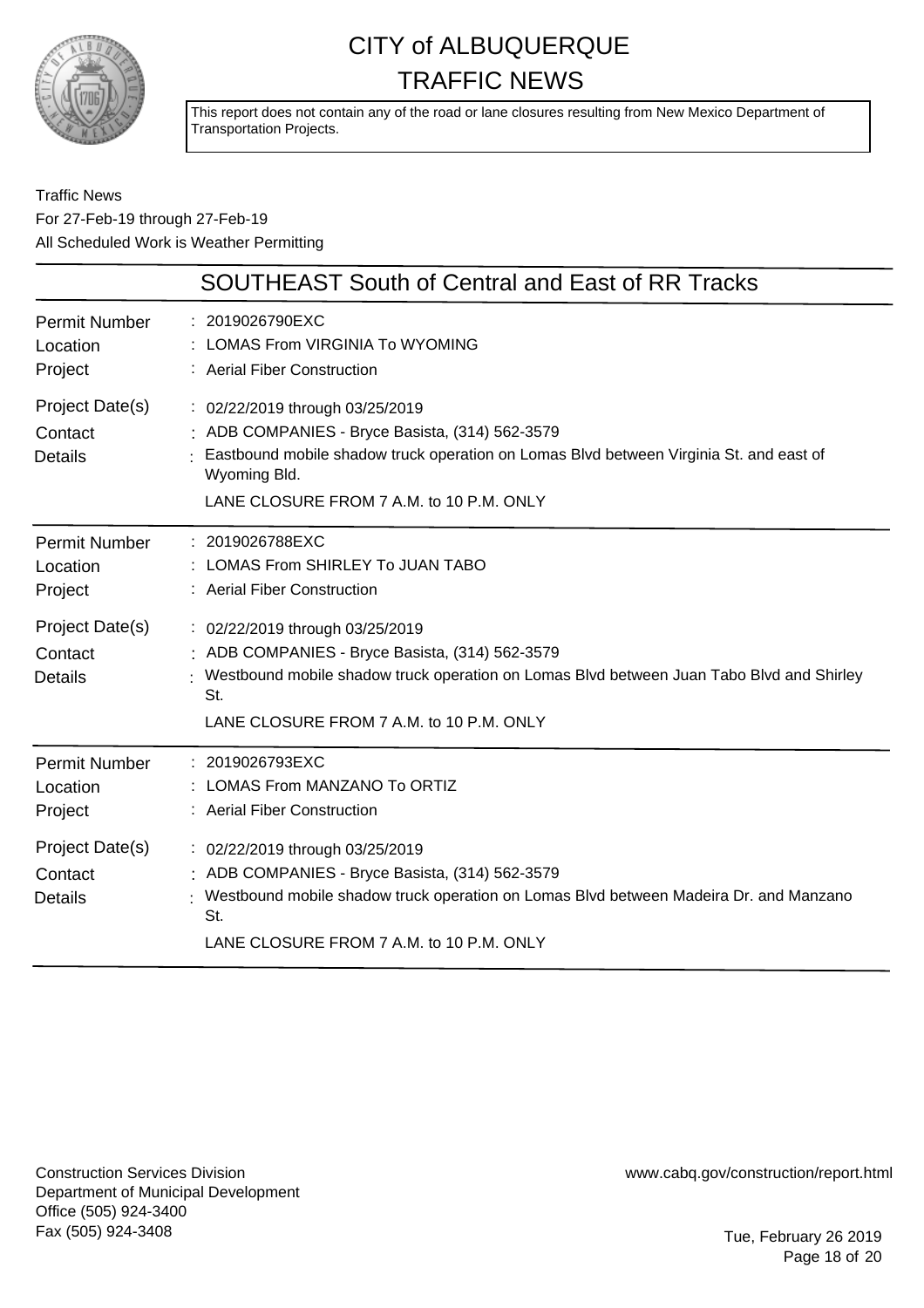

This report does not contain any of the road or lane closures resulting from New Mexico Department of Transportation Projects.

|                                              | <b>SOUTHEAST South of Central and East of RR Tracks</b>                                                                                                                                                                                                                                                                                                                                                    |
|----------------------------------------------|------------------------------------------------------------------------------------------------------------------------------------------------------------------------------------------------------------------------------------------------------------------------------------------------------------------------------------------------------------------------------------------------------------|
| <b>Permit Number</b><br>Location<br>Project  | 2019026808EXC<br><b>LOUISIANA From BELL To EASTERN</b><br>: Sewer Main Cleaning.                                                                                                                                                                                                                                                                                                                           |
| Project Date(s)<br>Contact<br><b>Details</b> | : 02/26/2019 through 02/28/2019<br>: ABCWUA - Angelo R. Baca, (505) 228-7428<br>Southbound left lane and center lane closure on Louisiana between Bell and Eastern. Traffic will<br>be maintained in the right lane.<br>LANE CLOSURE FROM 9 A.M. TO 4 P.M. ONLY.                                                                                                                                           |
| <b>Permit Number</b><br>Location<br>Project  | : 2019026629EXC<br>TRUMBULL From LOUISIANA To PENNSYLVANIA<br>: Remove and Replace Curb, Sidewalk and Drivepads & Mill & Overlay.                                                                                                                                                                                                                                                                          |
| Project Date(s)<br>Contact<br><b>Details</b> | : 02/11/2019 through 03/29/2019<br>CORNERSTONE CUSTOM HOMES (Contractors) - Eloy Nevarez, (505) 385-7531<br>Total street closure on Trumbull between Louisiana and Pennsylvania.<br>All side streets intersecting Trumbull will be closed.<br>CONSTRUCTION PERMITTED BETWEEN 7 A.M. AND 7 P.M. ONLY                                                                                                        |
| <b>Permit Number</b><br>Location<br>Project  | : 2018025948EXC<br>: WYOMING From TRUMBULL To GRAND<br>: Landscape Installation for COA Prototype Median Project.                                                                                                                                                                                                                                                                                          |
| Project Date(s)<br>Contact<br><b>Details</b> | : 01/07/2019 through 03/15/2019<br>: LEE LANDSCAPES - Lee Scott, (505) 822-8722<br>Northbound and Southbound left lane closures on Wyoming between Grand and Zuni. Traffic in<br>both directions will be maintained in the center and right lanes.<br>LANE CLOSURE FROM 9 A.M. TO 4 P.M. ONLY.<br>From 2/4-2/15 - Southbound left lane and left turn lane closure on Wyoming between Grand and<br>Central. |
|                                              | Northbound right lane and sidewalk on Wyoming between Chico and Domingo.                                                                                                                                                                                                                                                                                                                                   |